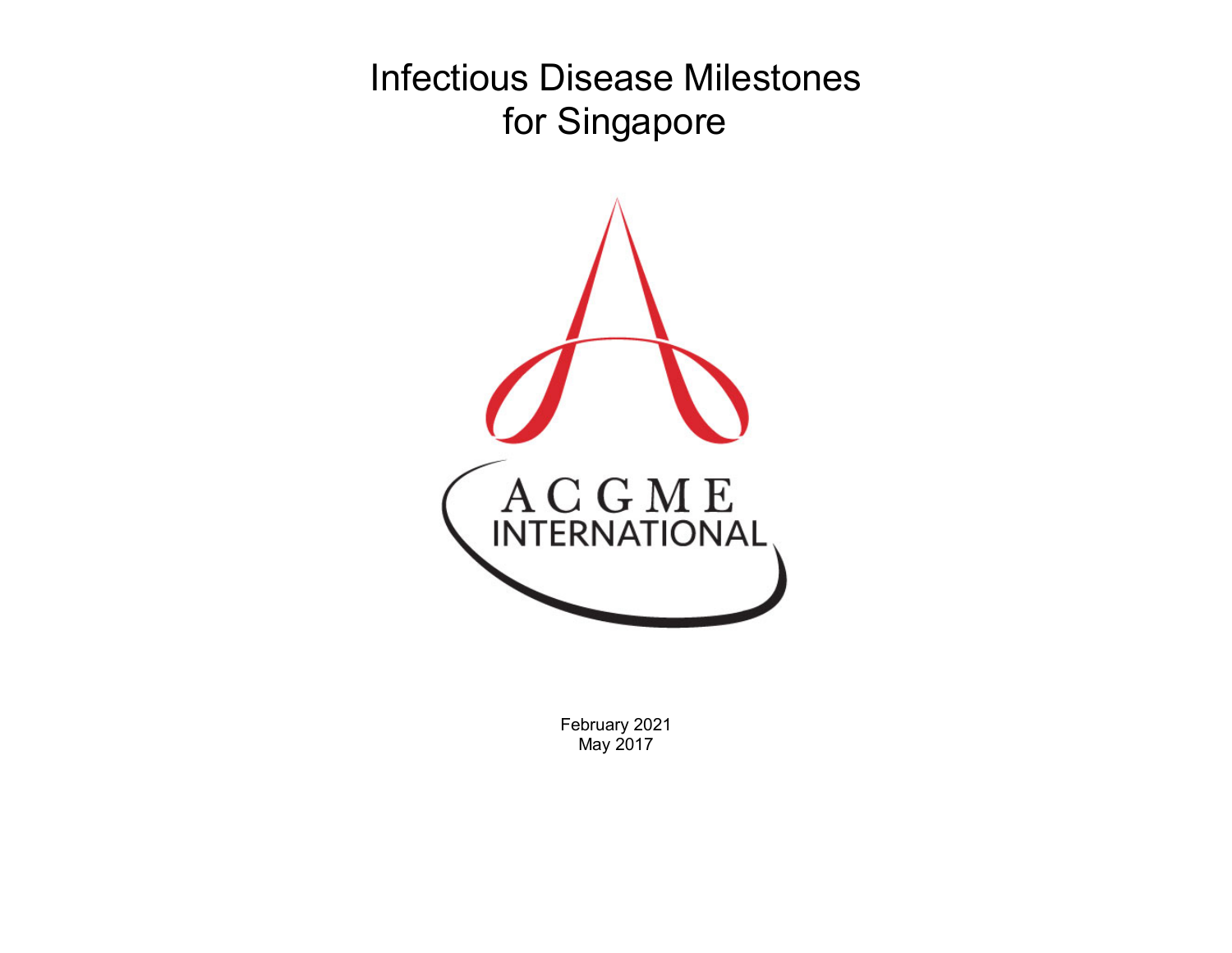## **The Infectious Disease Milestones for Singapore**

The Milestones are designed only for use in evaluation of fellows in the context of their participation in ACGME International (ACGME-I)-accredited fellowship programs. The Milestones provide a framework for the assessment of the development of the fellow in key dimensions of of physician competence in a subspecialty. They neither represent the entirety of the six domains of physician competence, nor are they designed to be relevant in any other context.

Copyright ©2021 ACGME International. All rights reserved.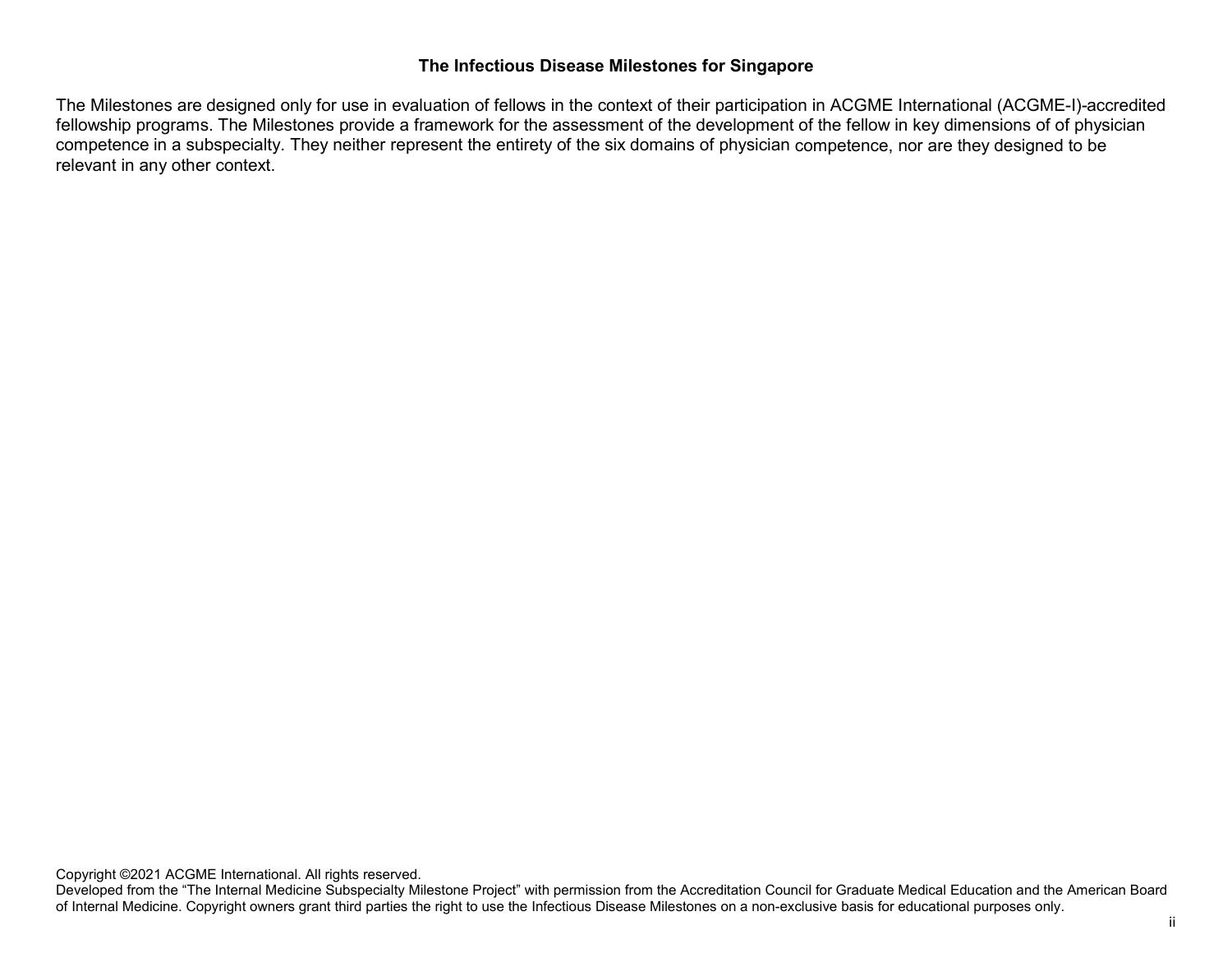## **Milestones Reporting**

This document presents milestones designed for programs to use in semi-annual review of fellow performance and reporting to the ACGME-I. Milestones are knowledge, skills, attitudes, and other attributes for each of the ACGME-I competencies organized in a developmental framework from less to more advanced. They are descriptors and targets for fellow performance as a learner moves from entry into their program through graduation.

For each period, review and reporting will involve selecting milestone levels that best describe each fellow's current performance and attributes. Milestones are arranged in numbered levels. Tracking from "Level 1" to "Level 5" is synonymous with moving from novice to expert in the specialty. These levels do not correspond with time in the educational program. Dependent upon previous education and experience, fellows may enter a program at varying points in the Milestones.

Selection of a level implies that the fellow substantially demonstrates the milestones in that level, as well as those in lower levels (see the diagram on page v).

| Level 1 | The fellow demonstrates milestones expected of an incoming fellow.                                                                                                                                                   |
|---------|----------------------------------------------------------------------------------------------------------------------------------------------------------------------------------------------------------------------|
| Level 2 | The fellow is advancing and demonstrates additional milestones, but is not yet performing at a mid-fellowship level.                                                                                                 |
| Level 3 | The fellow continues to advance and demonstrate additional milestones; the fellow demonstrates the majority of<br>milestones targeted for residency in this sub-competency.                                          |
| Level 4 | The fellow has advanced so that he or she now substantially demonstrates the milestones targeted for<br>fellowship. This level is designed as the graduation target.                                                 |
| Level 5 | "The fellow has advanced beyond performance targets set for fellowship and is demonstrating "aspirational<br>goals which might describe the performance of someone who has been in practice for several years. It is |

Copyright ©2021 ACGME International. All rights reserved.

expected that only a few exceptional fellows will reach this level.

Developed from the "The Internal Medicine Subspecialty Milestone Project" with permission from the Accreditation Council for Graduate Medical Education and the American Board of Internal Medicine. Copyright owners grant third parties the right to use the Infectious Disease Milestones on a non-exclusive basis for educational purposes only.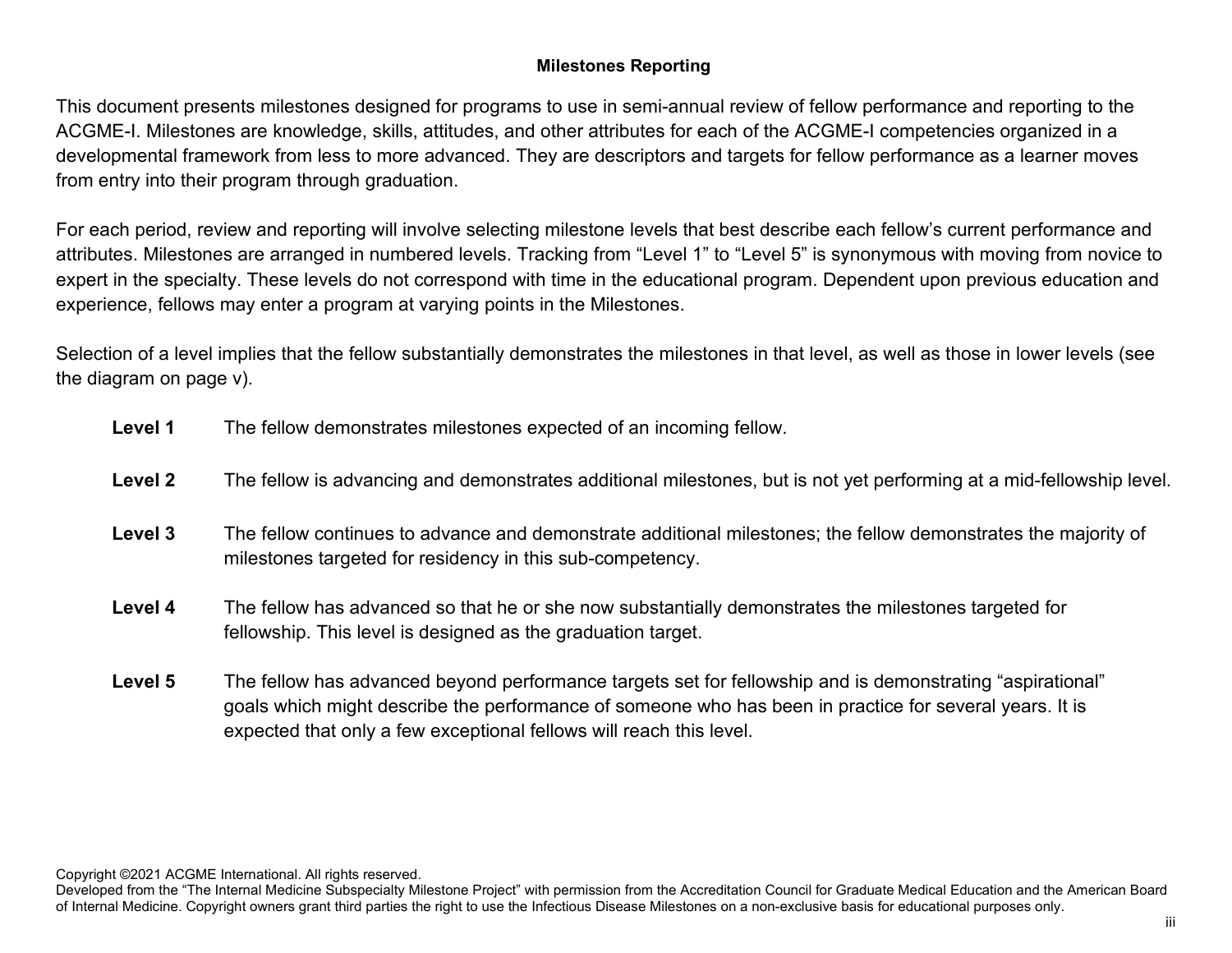## **Additional Notes**

The "Level 4" Milestones are designed as the graduation *target* and *do not* represent a graduation *requirement*. Making decisions about readiness for graduation is the purview of the program director. Study of Milestones performance data will be required before ACGME-I and its partners will be able to determine whether milestones in the first four levels appropriately represent the developmental framework, and whether Milestone data overall are of sufficient quality to be used for high-stakes decisions.

*Answers to Frequently Asked Questions about Milestones are posted on the [ACGME-I](http://www.acgme-i.org/) websi[te.](http://www.acgme-i.org/)*

Copyright ©2021 ACGME International. All rights reserved.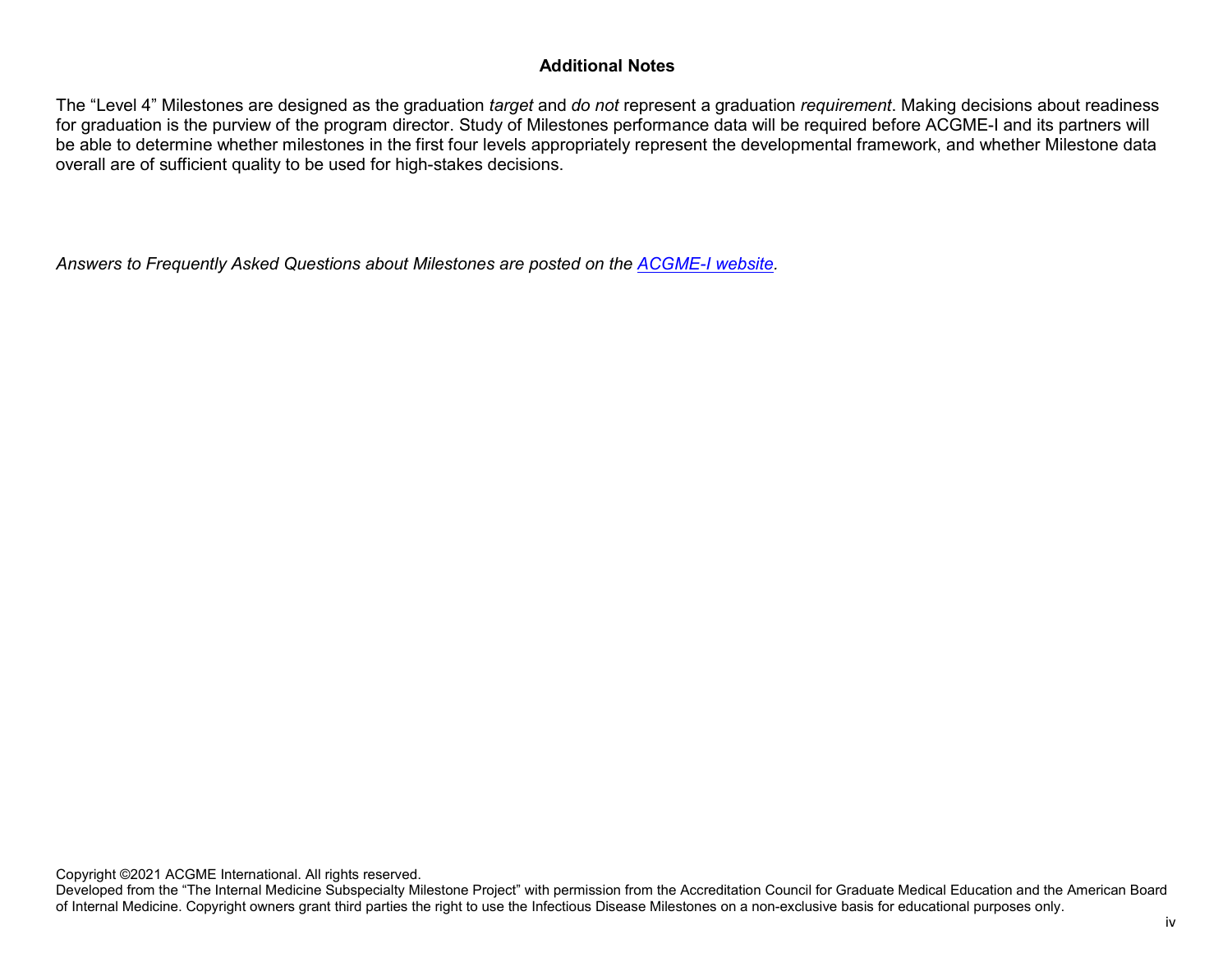The diagram below presents an example set of milestones for one subcompetency in the same format as the ACGME-I Report Worksheet. For each reporting period, a learner's performance on the milestones for each subcompetency will be indicated by selecting the level of milestones that best describes that learner's performance in relation to those milestones.

| Practice-Based Learning and Improvement 2: Reflective Practice and Commitment to Personal Growth                                                              |                                                                                                                        |                                                                                                                                            |                                                                                                                                                                                                      |                                                                                            |  |
|---------------------------------------------------------------------------------------------------------------------------------------------------------------|------------------------------------------------------------------------------------------------------------------------|--------------------------------------------------------------------------------------------------------------------------------------------|------------------------------------------------------------------------------------------------------------------------------------------------------------------------------------------------------|--------------------------------------------------------------------------------------------|--|
| Level 1                                                                                                                                                       | Level <sub>2</sub>                                                                                                     | Level 3                                                                                                                                    | Level 4                                                                                                                                                                                              | Level <sub>5</sub>                                                                         |  |
| Accepts responsibility for<br>personal and professional<br>development by<br>establishing goals                                                               | Demonstrates openness to<br>performance data<br>(feedback and other input)<br>in order to inform goals                 | Seeks performance data<br>episodically, with<br>adaptability and humility                                                                  | Intentionally seeks<br>performance data<br>consistently, with<br>adaptability and humility                                                                                                           | Role models consistently<br>seeking performance data,<br>with adaptability and<br>humility |  |
| Identifies the factors that<br>contribute to gap(s)<br>between expectations and<br>actual performance                                                         | Analyzes and reflects on<br>the factors that contribute<br>to gap(s) between<br>expectations and actual<br>performance | Analyzes, reflects on, and<br>institutes behavioral<br>change(s) to narrow the<br>gap(s) between<br>expectations and actual<br>performance | Challenges assumptions<br>and considers alternatives<br>in narrowing the gap(s)<br>between expectations and<br>actual performance                                                                    | Coaches others on<br>reflective practice                                                   |  |
| Actively seeks<br>opportunities to improve                                                                                                                    | Designs and implements a<br>learning plan, with<br>prompting                                                           | Independently creates and<br>implements a learning plan                                                                                    | Uses performance data to<br>measure the effectiveness<br>of the learning plan and,<br>when necessary, improves<br>it                                                                                 | Facilitates the design and<br>implementation of learning<br>plans for others               |  |
|                                                                                                                                                               |                                                                                                                        |                                                                                                                                            |                                                                                                                                                                                                      |                                                                                            |  |
| Comments:                                                                                                                                                     |                                                                                                                        |                                                                                                                                            |                                                                                                                                                                                                      | Not Yet Achieved Level 1                                                                   |  |
|                                                                                                                                                               |                                                                                                                        |                                                                                                                                            |                                                                                                                                                                                                      |                                                                                            |  |
| Selecting a response box in the<br>middle of a level implies that<br>milestones in that level and in lower<br>levels have been substantially<br>demonstrated. |                                                                                                                        |                                                                                                                                            | Selecting a response box on the line in<br>between levels indicates that milestones<br>in lower levels have been substantially<br>demonstrated as well as some<br>milestones in the higher level(s). |                                                                                            |  |

Copyright ©2021 ACGME International. All rights reserved.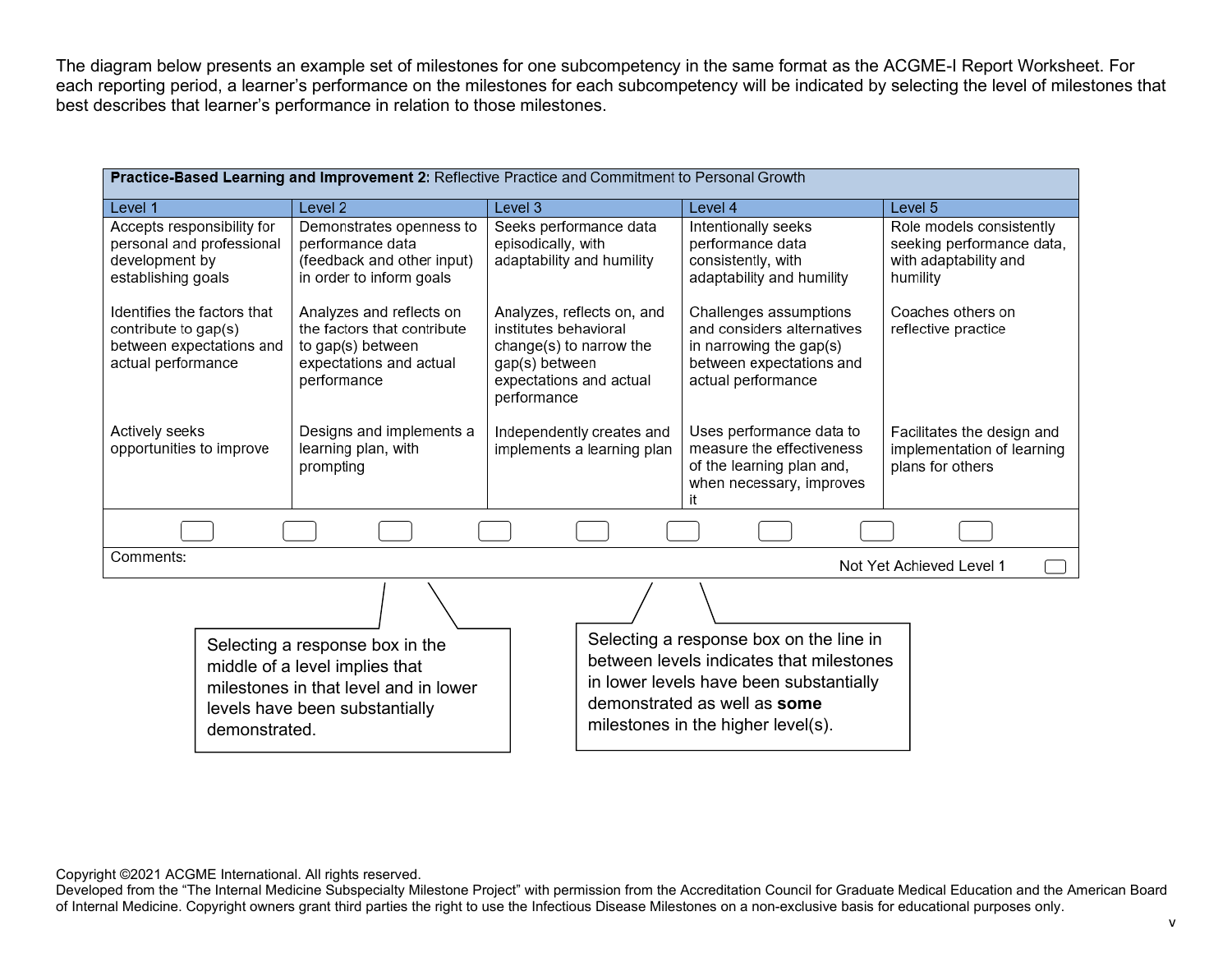| Patient Care 1: Gathering and Synthesizing Essential and Accurate Information to Define Each Patient's Clinical Problem(s)                             |                                                                                                                    |                                                                                                                                                                        |                                                                                                                             |                                                                                                                                                      |  |  |
|--------------------------------------------------------------------------------------------------------------------------------------------------------|--------------------------------------------------------------------------------------------------------------------|------------------------------------------------------------------------------------------------------------------------------------------------------------------------|-----------------------------------------------------------------------------------------------------------------------------|------------------------------------------------------------------------------------------------------------------------------------------------------|--|--|
| Level 1                                                                                                                                                | Level <sub>2</sub>                                                                                                 | Level 3                                                                                                                                                                | Level 4                                                                                                                     | Level <sub>5</sub>                                                                                                                                   |  |  |
| Able to collect basic history                                                                                                                          | Consistently acquires<br>accurate and relevant<br>histories                                                        | Acquires accurate histories<br>in an efficient, prioritized,<br>and hypothesis-driven<br>fashion                                                                       | Obtains relevant historical<br>subtleties, including<br>sensitive information that<br>informs the differential<br>diagnosis | Role models and teaches<br>the effective use of history<br>and physical examination<br>skills to minimize the need<br>for further diagnostic testing |  |  |
| Performs physical exam,<br>but misses some key<br>physical exam findings                                                                               | Consistently performs<br>accurate and appropriately<br>thorough physical exams                                     | Performs accurate physical<br>exams that are targeted to<br>the patient's problems                                                                                     | Identifies subtle or unusual<br>physical exam findings                                                                      |                                                                                                                                                      |  |  |
| Relies exclusively on<br>documentation of others to<br>generate own database or<br>differential diagnosis or is<br>overly reliant on secondary<br>data | Consistently recognizes<br>patient's central clinical<br>problem but develops<br>limited differential<br>diagnoses | Uses and synthesizes<br>collected data to define a<br>patient's central clinical<br>problem(s) to generate a<br>prioritized differential<br>diagnosis and problem list | Efficiently uses all sources<br>of secondary data to inform<br>differential diagnosis                                       |                                                                                                                                                      |  |  |
| Recognizes patient's<br>central clinical problems<br>with prompting and<br>guidance                                                                    | Consistently recognizes<br>potentially life-threatening<br>problems                                                |                                                                                                                                                                        | Effectively uses history and<br>physical examination skills<br>to minimize the need for<br>further diagnostic testing       |                                                                                                                                                      |  |  |
| Able to recognize<br>potentially life-threatening<br>problems with prompting<br>and guidance                                                           |                                                                                                                    |                                                                                                                                                                        |                                                                                                                             |                                                                                                                                                      |  |  |
|                                                                                                                                                        |                                                                                                                    |                                                                                                                                                                        |                                                                                                                             |                                                                                                                                                      |  |  |
| Comments:                                                                                                                                              |                                                                                                                    |                                                                                                                                                                        |                                                                                                                             | Not Yet Achieved Level 1                                                                                                                             |  |  |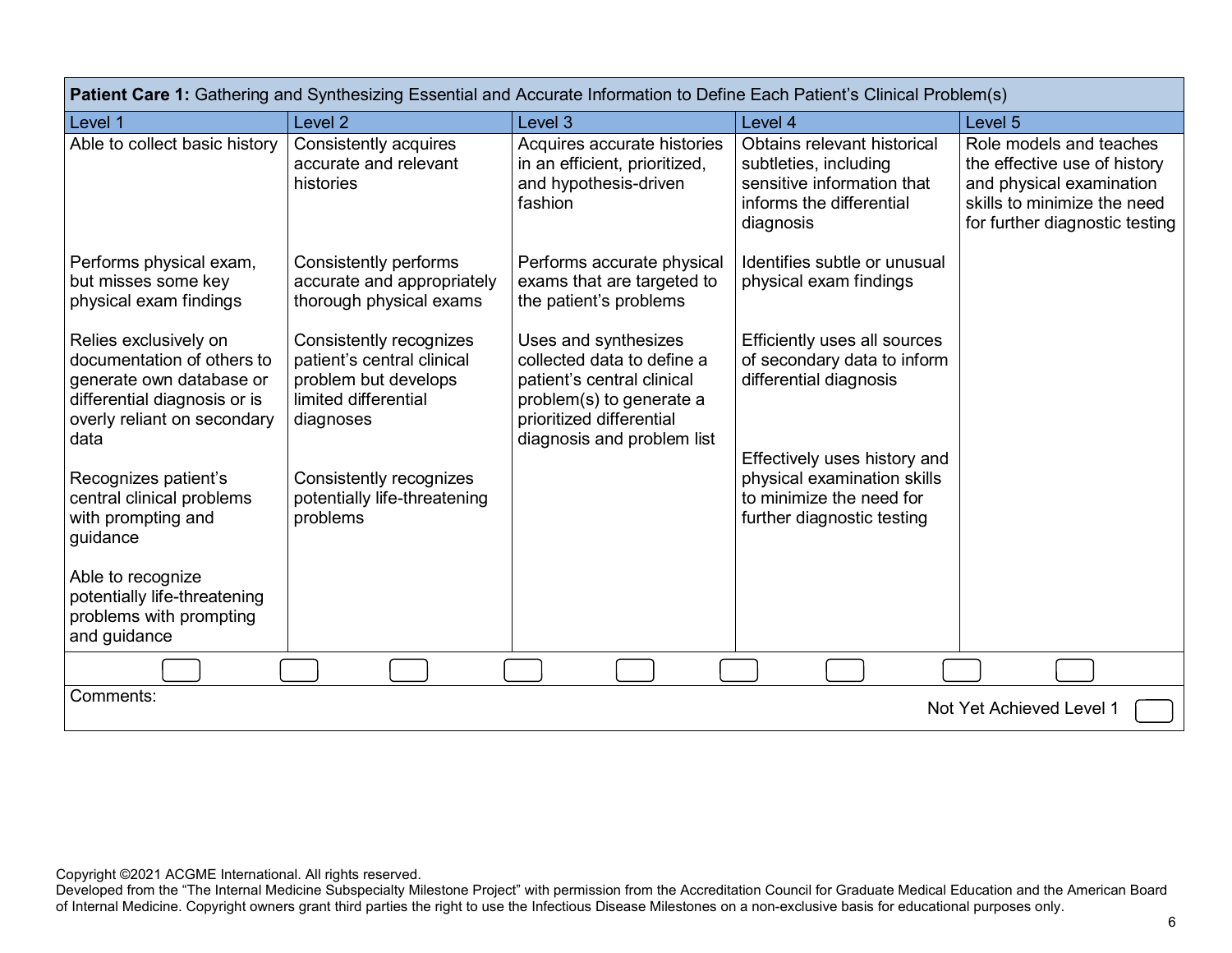| Patient Care 2: Developing and Achieving Comprehensive Management Plan for Each Patient |                                                                                  |                                                                                                                                                     |                                                                                                                                                              |                                                                                                                                                                  |  |
|-----------------------------------------------------------------------------------------|----------------------------------------------------------------------------------|-----------------------------------------------------------------------------------------------------------------------------------------------------|--------------------------------------------------------------------------------------------------------------------------------------------------------------|------------------------------------------------------------------------------------------------------------------------------------------------------------------|--|
| Level 1                                                                                 | Level <sub>2</sub>                                                               | Level 3                                                                                                                                             | Level 4                                                                                                                                                      | Level 5                                                                                                                                                          |  |
| Care plans are appropriate<br>and accurate with prompting<br>and guidance               | Consistently provides<br>appropriate care plans in<br>straightforward situations | Consistently provides<br>appropriate care plans in<br>straightforward and<br>complex situations                                                     | Appropriately modifies care<br>plans based on patient's<br>clinical course, additional<br>data, patient preferences,<br>and cost effectiveness<br>principles | Role models and teaches<br>complex and patient-<br>centered care                                                                                                 |  |
| Provides basic urgent or<br>emergency care with<br>prompting and guidance               | Consistently reacts to<br>situations that require<br>urgent or emergency care    | Consistently recognizes<br>situations requiring urgent<br>or emergency care and<br>arranges for an appropriate<br>level of care                     | Recognizes disease<br>presentations that deviate<br>from common patterns and<br>require complex decision-<br>making, incorporating<br>diagnostic uncertainty | Develops customized,<br>prioritized care plans for the<br>most complex patients,<br>incorporating diagnostic<br>uncertainty and cost<br>effectiveness principles |  |
| Requires prompting to seek<br>additional guidance when<br>needed                        |                                                                                  | Appropriately manages<br>straight-forward, common<br>infectious disease cases<br>Seeks additional guidance<br>and/or consultation as<br>appropriate | Manages complex acute<br>and chronic conditions                                                                                                              |                                                                                                                                                                  |  |
|                                                                                         |                                                                                  |                                                                                                                                                     |                                                                                                                                                              |                                                                                                                                                                  |  |
| Comments:<br>Not Yet Achieved Level 1                                                   |                                                                                  |                                                                                                                                                     |                                                                                                                                                              |                                                                                                                                                                  |  |

Developed from the "The Internal Medicine Subspecialty Milestone Project" with permission from the Accreditation Council for Graduate Medical Education and the American Board of Internal Medicine. Copyright owners grant third parties the right to use the Infectious Disease Milestones on a non-exclusive basis for educational purposes only.

 $\Box$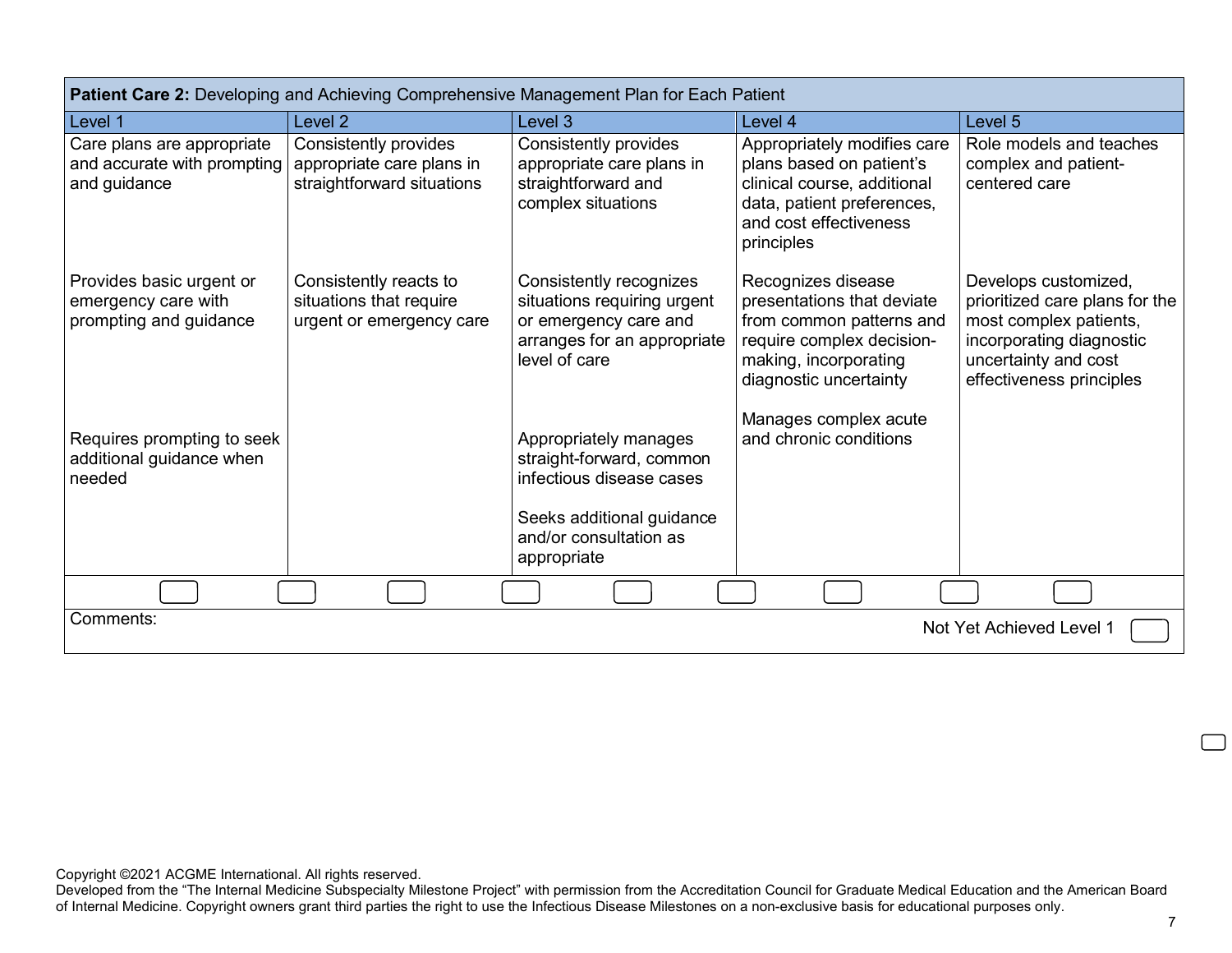| <b>Patient Care 3: Managing Patients with Progressive Responsibility and Independence</b>                                        |                                                                                                                                                                  |                                                                                                                        |                                                                                                                                                                                                                     |                                                                                                                |  |
|----------------------------------------------------------------------------------------------------------------------------------|------------------------------------------------------------------------------------------------------------------------------------------------------------------|------------------------------------------------------------------------------------------------------------------------|---------------------------------------------------------------------------------------------------------------------------------------------------------------------------------------------------------------------|----------------------------------------------------------------------------------------------------------------|--|
| Level 1                                                                                                                          | Level <sub>2</sub>                                                                                                                                               | Level 3                                                                                                                | Level 4                                                                                                                                                                                                             | Level 5                                                                                                        |  |
| Requires direct supervision<br>in the delivery of patient<br>care                                                                | Requires a combination of<br>direct or indirect<br>supervision to ensure<br>patient safety and quality<br>care                                                   | Requires indirect<br>supervision to ensure<br>patient safety and quality<br>care                                       | Independently manages<br>patients who have a broad<br>spectrum of clinical<br>disorders, including<br>undifferentiated syndromes<br>across applicable inpatient,<br>outpatient, and ambulatory<br>clinical settings | <b>Effectively manages</b><br>unusual, rare, or complex<br>disorders appropriately in<br>all clinical settings |  |
| Requires direct supervision<br>to manage problems or<br>common chronic diseases<br>appropriately in all clinical<br>settings     | Requires a combination of<br>direct or indirect<br>supervision to manage<br>problems or common<br>chronic diseases<br>appropriately in all clinical<br>settings  | Provides appropriate<br>preventive care and chronic<br>disease management<br>appropriately in all clinical<br>settings | Seeks additional guidance<br>and/or consultation as<br>appropriate                                                                                                                                                  |                                                                                                                |  |
| Provides basic preventive<br>care in most clinical<br>settings                                                                   | <b>Consistently provides</b><br>preventive care<br>appropriately in all clinical<br>settings with guidance                                                       | Provides comprehensive<br>care for single or multiple<br>diagnoses appropriately in<br>all clinical settings           | Appropriately manages<br>situations requiring urgent<br>or emergency care                                                                                                                                           |                                                                                                                |  |
| Requires direct supervision<br>to manage patients with<br>straightforward diagnoses<br>appropriately in all clinical<br>settings | Requires a combination of<br>direct or indirect supervision<br>to manage patients with<br>straightforward diagnoses<br>appropriately in all clinical<br>settings | Under supervision, provides<br>appropriate care in the<br>intensive care unit                                          |                                                                                                                                                                                                                     |                                                                                                                |  |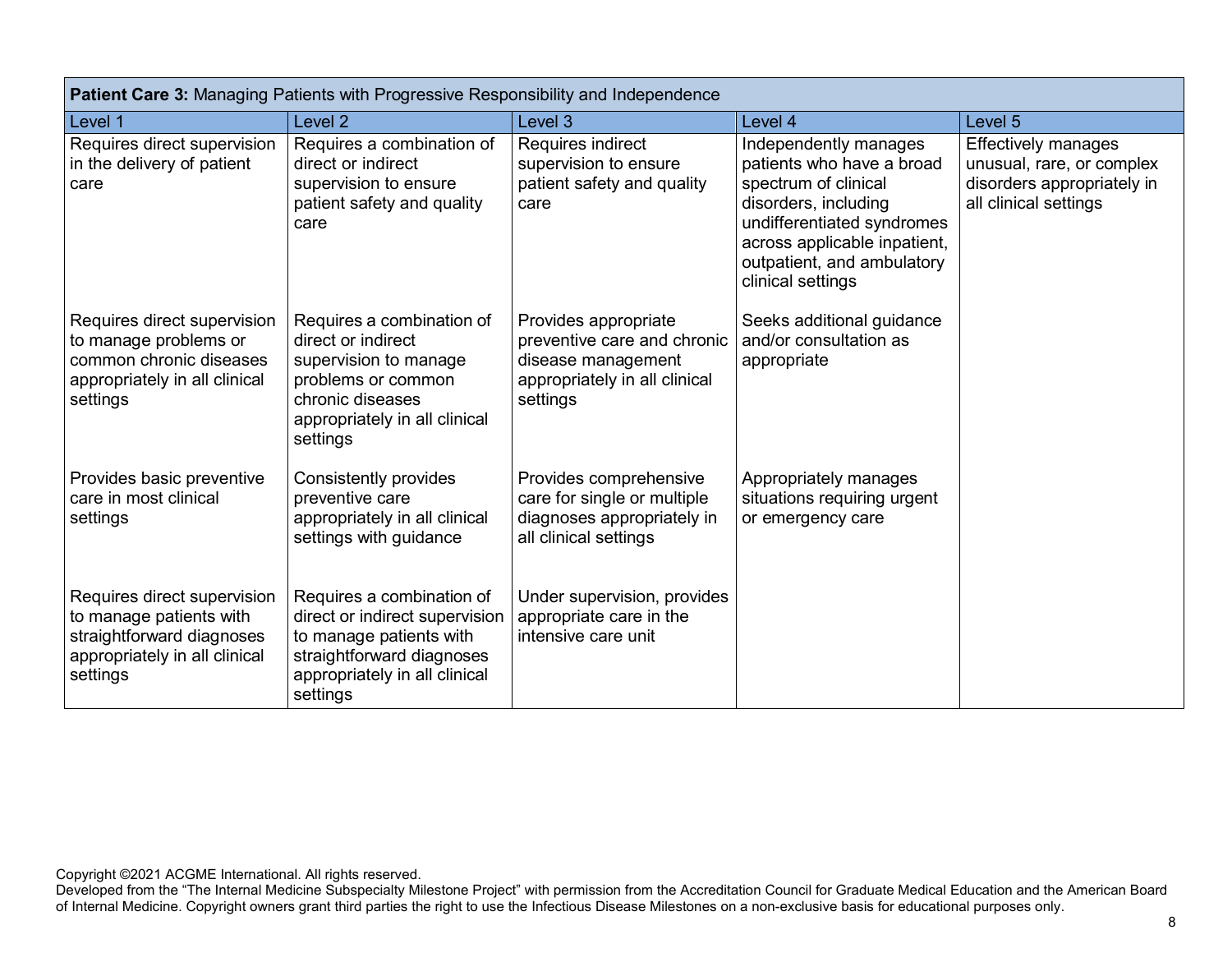| Supervises clinical team<br>with guidance | Supervises clinical team in<br>straightforward clinical<br>settings                     | Supervises clinical team in<br>straightforward and<br>complex clinical settings | Effectively supervises the<br>management decision of<br>the team appropriately in<br>straightforward, complex,<br>and difficult clinical settings |                          |
|-------------------------------------------|-----------------------------------------------------------------------------------------|---------------------------------------------------------------------------------|---------------------------------------------------------------------------------------------------------------------------------------------------|--------------------------|
|                                           | Manages complex<br>inpatients or patients<br>requiring intensive care,<br>with guidance | Initiates management<br>plans for urgent or<br>emergency care                   |                                                                                                                                                   |                          |
|                                           |                                                                                         |                                                                                 |                                                                                                                                                   |                          |
| Comments:                                 |                                                                                         |                                                                                 |                                                                                                                                                   | Not Yet Achieved Level 1 |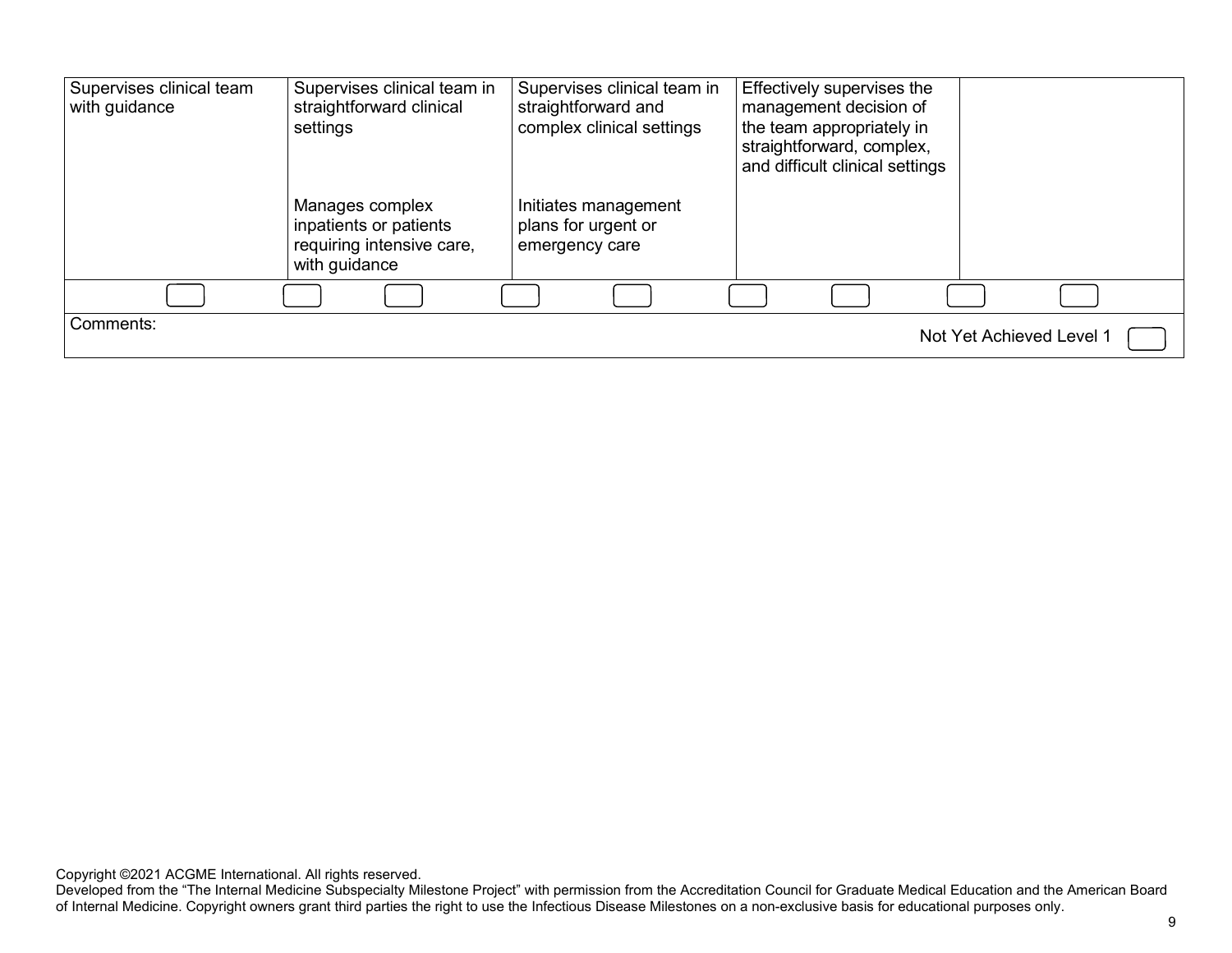| Patient Care 4: Skill in Performing and Interpreting Invasive Procedures                                                                                                                                                                                                                                                                                                                                               |                                                                                                                                                                                                                                                                                                                                            |                                                                                                                                                                                                                                                                                                                                                                                                                                                                         |                                                                                                                                                                                                                                                                                                                                                                                                                                                                                                                                                                                                                                                                                                                                                                                                             |                                                                                                                                                                                                                                                                                                                                                                                            |  |
|------------------------------------------------------------------------------------------------------------------------------------------------------------------------------------------------------------------------------------------------------------------------------------------------------------------------------------------------------------------------------------------------------------------------|--------------------------------------------------------------------------------------------------------------------------------------------------------------------------------------------------------------------------------------------------------------------------------------------------------------------------------------------|-------------------------------------------------------------------------------------------------------------------------------------------------------------------------------------------------------------------------------------------------------------------------------------------------------------------------------------------------------------------------------------------------------------------------------------------------------------------------|-------------------------------------------------------------------------------------------------------------------------------------------------------------------------------------------------------------------------------------------------------------------------------------------------------------------------------------------------------------------------------------------------------------------------------------------------------------------------------------------------------------------------------------------------------------------------------------------------------------------------------------------------------------------------------------------------------------------------------------------------------------------------------------------------------------|--------------------------------------------------------------------------------------------------------------------------------------------------------------------------------------------------------------------------------------------------------------------------------------------------------------------------------------------------------------------------------------------|--|
| Level 1                                                                                                                                                                                                                                                                                                                                                                                                                | Level <sub>2</sub>                                                                                                                                                                                                                                                                                                                         | Level 3                                                                                                                                                                                                                                                                                                                                                                                                                                                                 | Level 4                                                                                                                                                                                                                                                                                                                                                                                                                                                                                                                                                                                                                                                                                                                                                                                                     | Level 5                                                                                                                                                                                                                                                                                                                                                                                    |  |
| Possesses insufficient<br>technical skill for safe<br>completion of common<br>invasive procedures with<br>appropriate supervision<br>Basic awareness of patient<br>safety and comfort when<br>performing invasive<br>procedures<br>Recognizes the need to<br>obtain informed consent for<br>procedures, but ineffectively<br>obtains it<br>Understand and<br>communicated ethical<br>principles of informed<br>consent | Possesses basic technical<br>skill for safe completion of<br>common invasive<br>procedures with appropriate<br>direct supervision<br>Is attentive to patient safety<br>and comfort when<br>performing routine invasive<br>procedures<br>Recognizes the need to<br>obtain informed consent for<br>procedures, and effectively<br>obtains it | Possesses sufficient<br>technical skill for the<br>completion and<br>interpretation of some<br>common invasive<br>procedures with appropriate<br>indirect supervision<br>Manages patient safety and<br>comfort when performing<br>routine and some complex<br>invasive procedures<br>Consistently recognizes<br>appropriate patients,<br>indications, and associated<br>risks in the performance of<br>invasive procedures<br>Obtains and documents<br>informed consent | Consistently demonstrates<br>technical skill to perform and<br>interpret invasive procedures<br>successfully and safely<br>Proactively anticipates and<br>maximizes patient comfort<br>and safety of invasive<br>procedures in all routine and<br>complex situations<br>Comprehensively recognizes<br>appropriate patients,<br>indications, and associated<br>risks in the performance of<br>invasive procedures in all<br>routine and complex situations<br>and preemptively takes<br>measures to reduce<br>anticipated risks<br>Effectively obtains and<br>documents informed consent<br>in challenging circumstances<br>(e.g., language or cultural<br>barriers)<br>Quantifies evidence for risk-<br>benefit analysis during<br>obtainment of informed<br>consent for complex<br>procedures or therapies | Demonstrates skill to<br>independently perform<br>and interpret complex<br>invasive procedures that<br>are anticipated for future<br>practice<br>Demonstrates expertise to<br>teach and supervise<br>others in the performance<br>of invasive procedures<br>Designs consent<br>instrument for a human<br>subject research study;<br>files an Institution Review<br>Board (IRB) application |  |
|                                                                                                                                                                                                                                                                                                                                                                                                                        |                                                                                                                                                                                                                                                                                                                                            |                                                                                                                                                                                                                                                                                                                                                                                                                                                                         |                                                                                                                                                                                                                                                                                                                                                                                                                                                                                                                                                                                                                                                                                                                                                                                                             |                                                                                                                                                                                                                                                                                                                                                                                            |  |
| Comments:                                                                                                                                                                                                                                                                                                                                                                                                              |                                                                                                                                                                                                                                                                                                                                            |                                                                                                                                                                                                                                                                                                                                                                                                                                                                         |                                                                                                                                                                                                                                                                                                                                                                                                                                                                                                                                                                                                                                                                                                                                                                                                             | Not Yet Achieved Level 1                                                                                                                                                                                                                                                                                                                                                                   |  |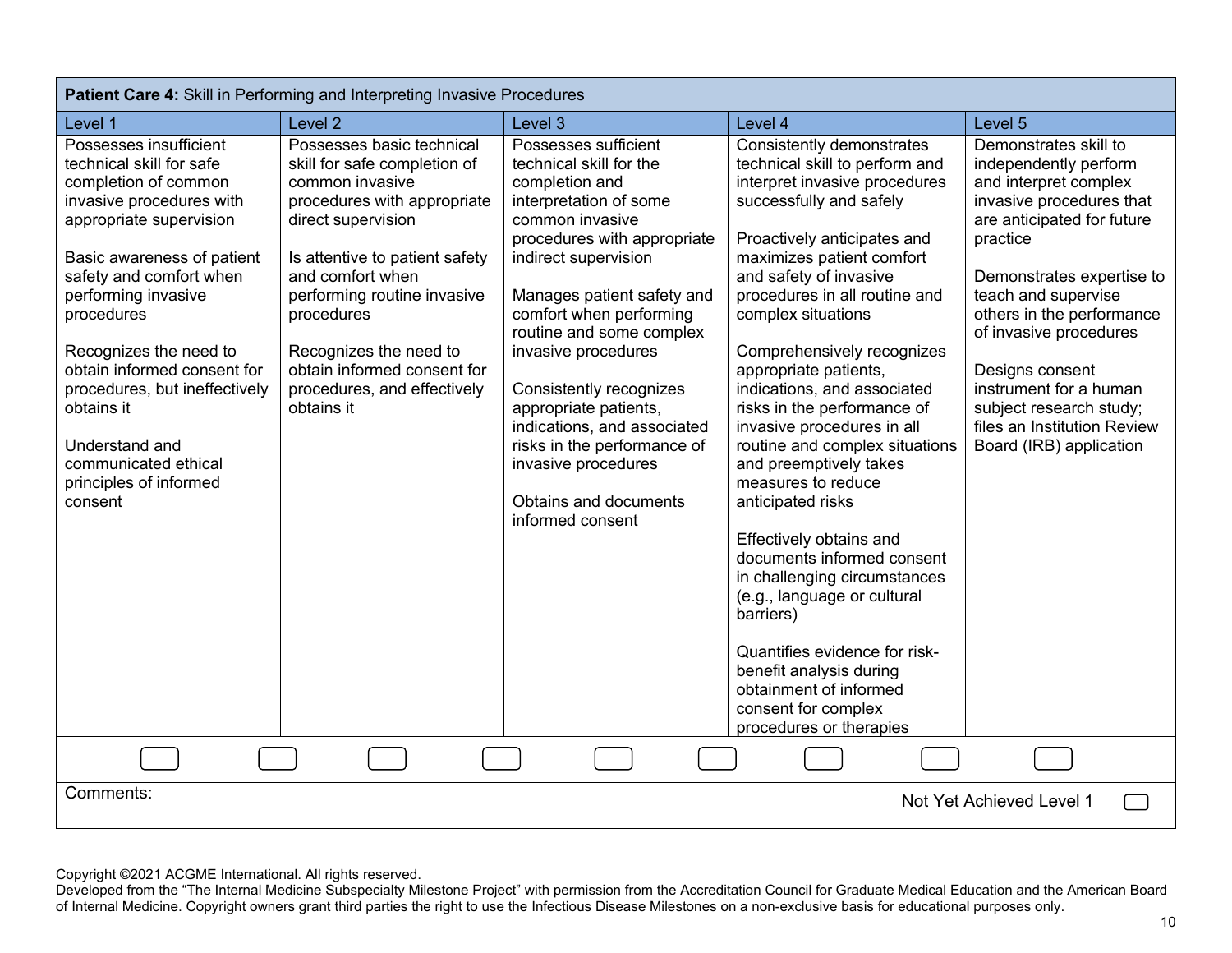| Patient Care 5: Skill in Performing and Interpreting Non-Invasive Procedures and/or Testing                                                                                                                                                                                                                                                                                                                                                             |                                                                                                                                                                                                                                                                                                                                                                                                                                                                   |                                                                                                                                                                                                                                                                                                                                                                                                                                                                                                                                                                                                                                                                    |                                                                                                                                                                                                                                                                                                                                                                                                                                                                                                                                                                                                                                                                                                                                        |                                                                                                                                                                                                                                                                                                                                                                                                             |  |
|---------------------------------------------------------------------------------------------------------------------------------------------------------------------------------------------------------------------------------------------------------------------------------------------------------------------------------------------------------------------------------------------------------------------------------------------------------|-------------------------------------------------------------------------------------------------------------------------------------------------------------------------------------------------------------------------------------------------------------------------------------------------------------------------------------------------------------------------------------------------------------------------------------------------------------------|--------------------------------------------------------------------------------------------------------------------------------------------------------------------------------------------------------------------------------------------------------------------------------------------------------------------------------------------------------------------------------------------------------------------------------------------------------------------------------------------------------------------------------------------------------------------------------------------------------------------------------------------------------------------|----------------------------------------------------------------------------------------------------------------------------------------------------------------------------------------------------------------------------------------------------------------------------------------------------------------------------------------------------------------------------------------------------------------------------------------------------------------------------------------------------------------------------------------------------------------------------------------------------------------------------------------------------------------------------------------------------------------------------------------|-------------------------------------------------------------------------------------------------------------------------------------------------------------------------------------------------------------------------------------------------------------------------------------------------------------------------------------------------------------------------------------------------------------|--|
| Level 1                                                                                                                                                                                                                                                                                                                                                                                                                                                 | Level <sub>2</sub>                                                                                                                                                                                                                                                                                                                                                                                                                                                | Level 3                                                                                                                                                                                                                                                                                                                                                                                                                                                                                                                                                                                                                                                            | Level 4                                                                                                                                                                                                                                                                                                                                                                                                                                                                                                                                                                                                                                                                                                                                | Level 5                                                                                                                                                                                                                                                                                                                                                                                                     |  |
| Recognizes patients for<br>whom non-invasive<br>procedures and/or testing<br>are unwarranted or unsafe<br>Attempts to perform or<br>interpret non-invasive<br>procedures and/or testing<br>without sufficient skill or<br>supervision<br>Basic understanding of<br>procedure indications,<br>processes, or potential risks<br>with patients<br>Engages patient in<br>informed consent and able<br>to describe basic risks and<br>benefits of procedures | Possesses sufficient skill to<br>safely perform and interpret<br>non-invasive procedures<br>and/or testing with<br>appropriate direct<br>supervision<br>Is attentive to patient safety<br>and comfort when<br>performing non-invasive<br>procedures and/or testing<br>procedures<br>Recognizes need to obtain<br>informed consent for<br>procedures and effectively<br>obtains it<br>Understands and<br>communicates ethical<br>principles of informed<br>consent | Consistently recognizes<br>appropriate patients,<br>indications, and associated<br>risks in the utilization of<br>non-invasive procedures<br>and/or testing with indirect<br>supervision<br><b>Consistently integrates</b><br>procedures and/or testing<br>results with clinical features<br>in the evaluation and<br>management of patients<br>with indirect supervision<br>Can safely perform and<br>interpret selected non-<br>invasive procedures and/or<br>testing procedures with<br>minimal supervision<br>Recognizes high-risk<br>findings and artifacts/<br>variants in common<br>situations<br>Consistently obtains and<br>documents informed<br>consent | <b>Consistently recognizes</b><br>appropriate patients,<br>indications, limitations, and<br>associated risks in<br>utilization of non-invasive<br>procedures and/or testing<br>independently<br>Integrates procedures<br>and/or testing results with<br>clinical findings in the<br>evaluation and<br>management of patients<br>independently<br>Recognizes procedures<br>and/or testing results that<br>indicate high-risk state or<br>adverse prognosis<br>Recognizes abnormal<br>findings, artifacts and<br>normal variants in all<br>situations ranging from<br>common to unusual and<br>complex situations<br>Consistently performs and<br>interprets non-invasive<br>procedures and/or testing in<br>a safe and effective manner | Demonstrates skill to<br>independently perform and<br>interpret complex non-<br>invasive procedures that<br>are anticipated for future<br>practice<br>Demonstrates expertise to<br>teach and supervise others<br>in the performance of non-<br>invasive procedures<br>Designs consent instrument<br>for a human subject<br>research study; files an<br><b>Institution Review Board</b><br>(IRB) application |  |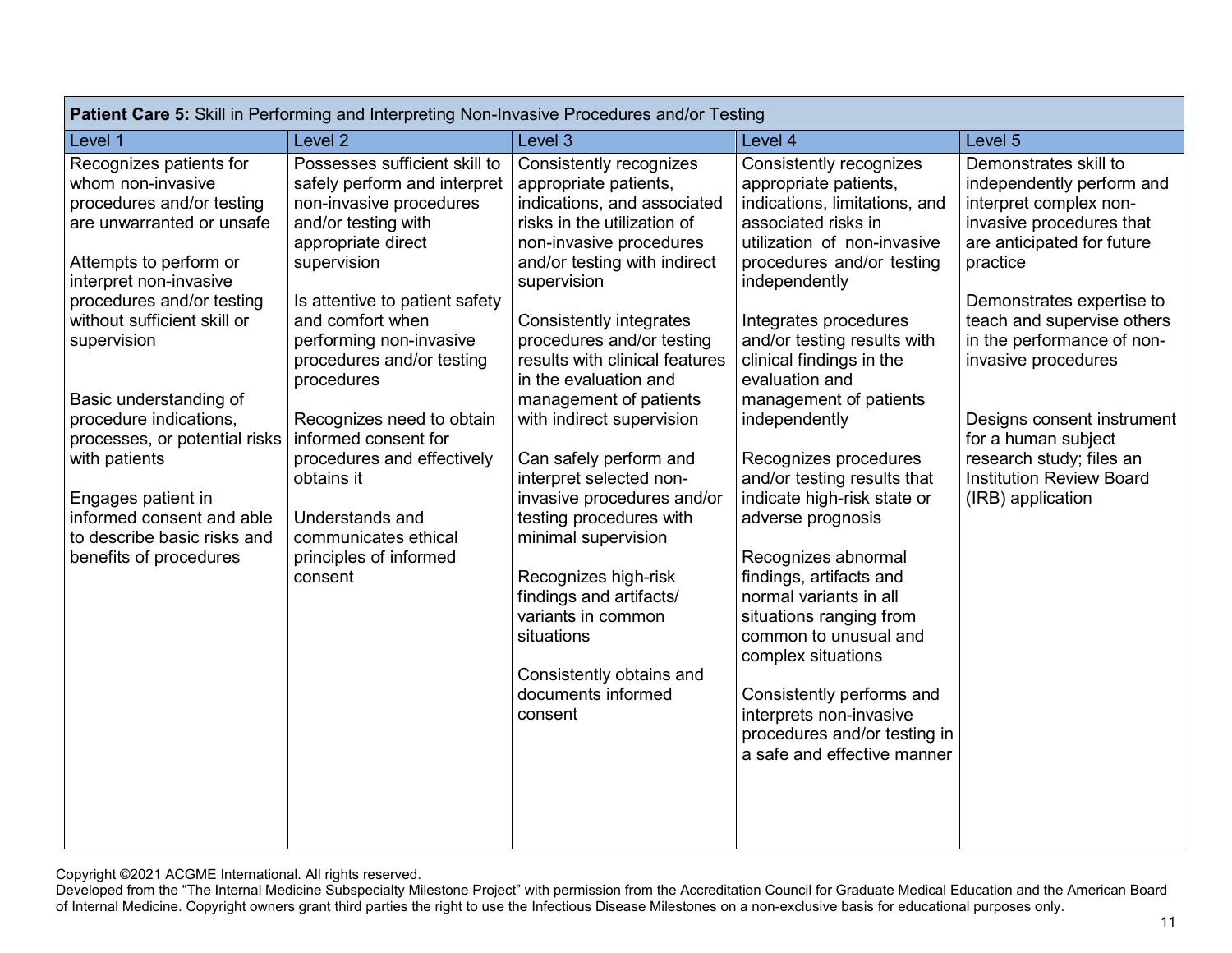|           |  | Effectively obtains and<br>documents informed<br>consent in challenging<br>circumstances (e.g.,<br>language or cultural<br>barriers)<br>Quantifies evidence for risk-<br>benefit analysis during<br>obtainment of informed<br>consent for complex<br>procedures and/or tests |                          |
|-----------|--|------------------------------------------------------------------------------------------------------------------------------------------------------------------------------------------------------------------------------------------------------------------------------|--------------------------|
|           |  |                                                                                                                                                                                                                                                                              |                          |
| Comments: |  |                                                                                                                                                                                                                                                                              | Not Yet Achieved Level 1 |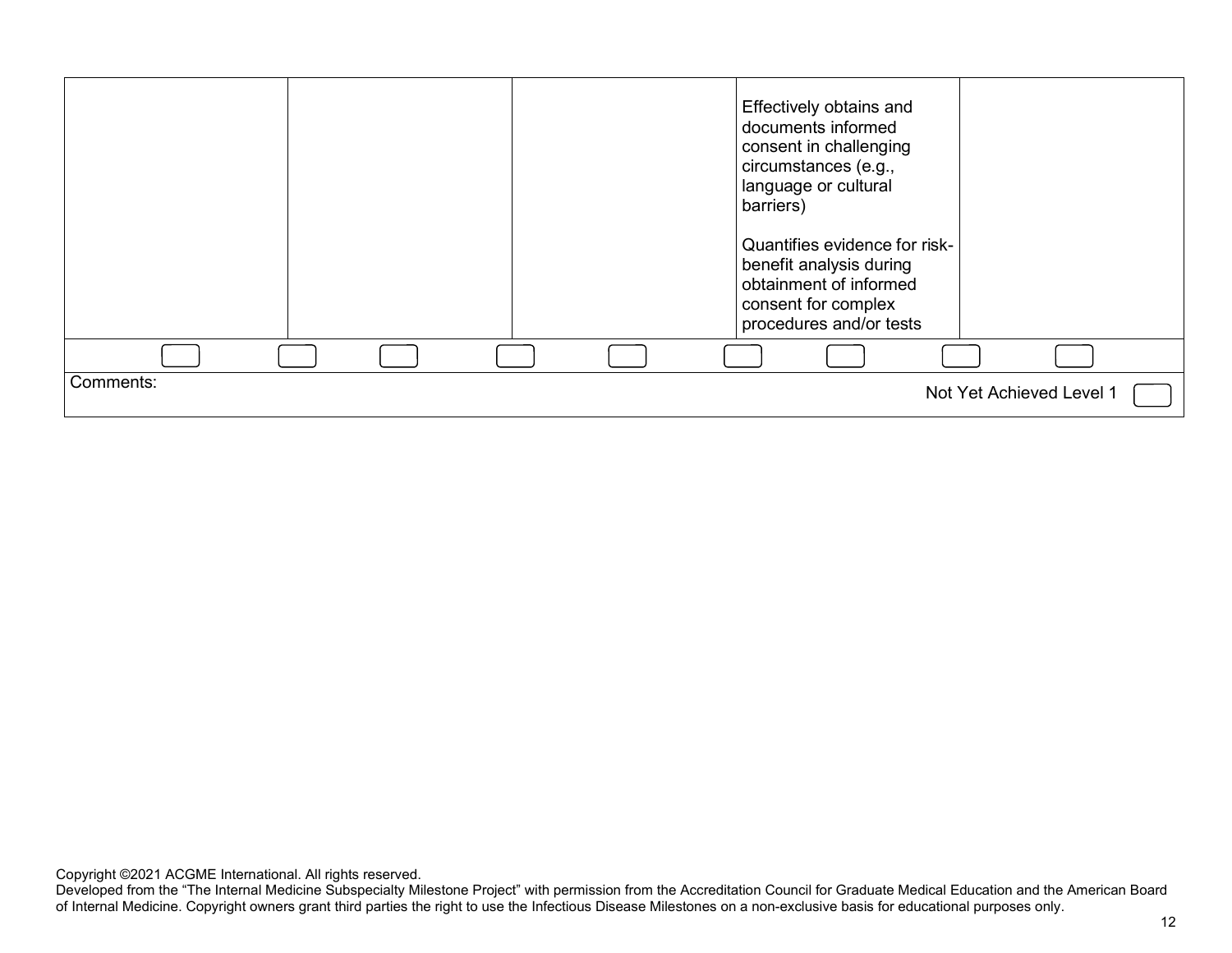| <b>Patient Care 6: Requesting and Providing Consultative Care</b>                                                          |                                                                                                                                |                                                                                                                |                                                                                                                                            |                                                                                                                                    |  |
|----------------------------------------------------------------------------------------------------------------------------|--------------------------------------------------------------------------------------------------------------------------------|----------------------------------------------------------------------------------------------------------------|--------------------------------------------------------------------------------------------------------------------------------------------|------------------------------------------------------------------------------------------------------------------------------------|--|
| Level 1                                                                                                                    | Level 2                                                                                                                        | Level 3                                                                                                        | Level 4                                                                                                                                    | Level 5                                                                                                                            |  |
| Requires guidance and<br>supervision to manage<br>patients as consultant<br>to other physicians/health<br>care teams       | Consistently manages<br>patients as a consultant<br>to other physicians/health<br>care teams                                   | Provides consultation<br>services for patients with<br>clinical problems<br>requiring basic risk<br>assessment | Provides consultation<br>services for patients with<br>basic and complex<br>clinical problems<br>requiring detailed risk<br>assessment and | Provides consultation<br>services for patients with<br>very complex clinical<br>problems requiring<br>extensive risk<br>assessment |  |
| Requires guidance and<br>supervision to apply risk<br>assessment principles to<br>patients while acting as a<br>consultant | Consistently applies risk<br>assessment principles to<br>patients while acting as a<br>consultant<br>Consistently formulates a | Asks meaningful clinical<br>questions that guide the<br>input of consultants                                   | appropriate prioritization<br>with rationale<br>Appropriately integrates<br>recommendations from<br>other consultants to                   | Models management of<br>discordant<br>recommendations from<br>multiple consultants                                                 |  |
| Requires guidance and<br>supervision to formulate<br>a clinical question for a<br>consultant to address                    | clinical question for a<br>consultant to address                                                                               |                                                                                                                | effectively manage<br>patient care                                                                                                         |                                                                                                                                    |  |
|                                                                                                                            |                                                                                                                                |                                                                                                                |                                                                                                                                            |                                                                                                                                    |  |
| Comments:                                                                                                                  |                                                                                                                                |                                                                                                                |                                                                                                                                            | Not Yet Achieved Level 1                                                                                                           |  |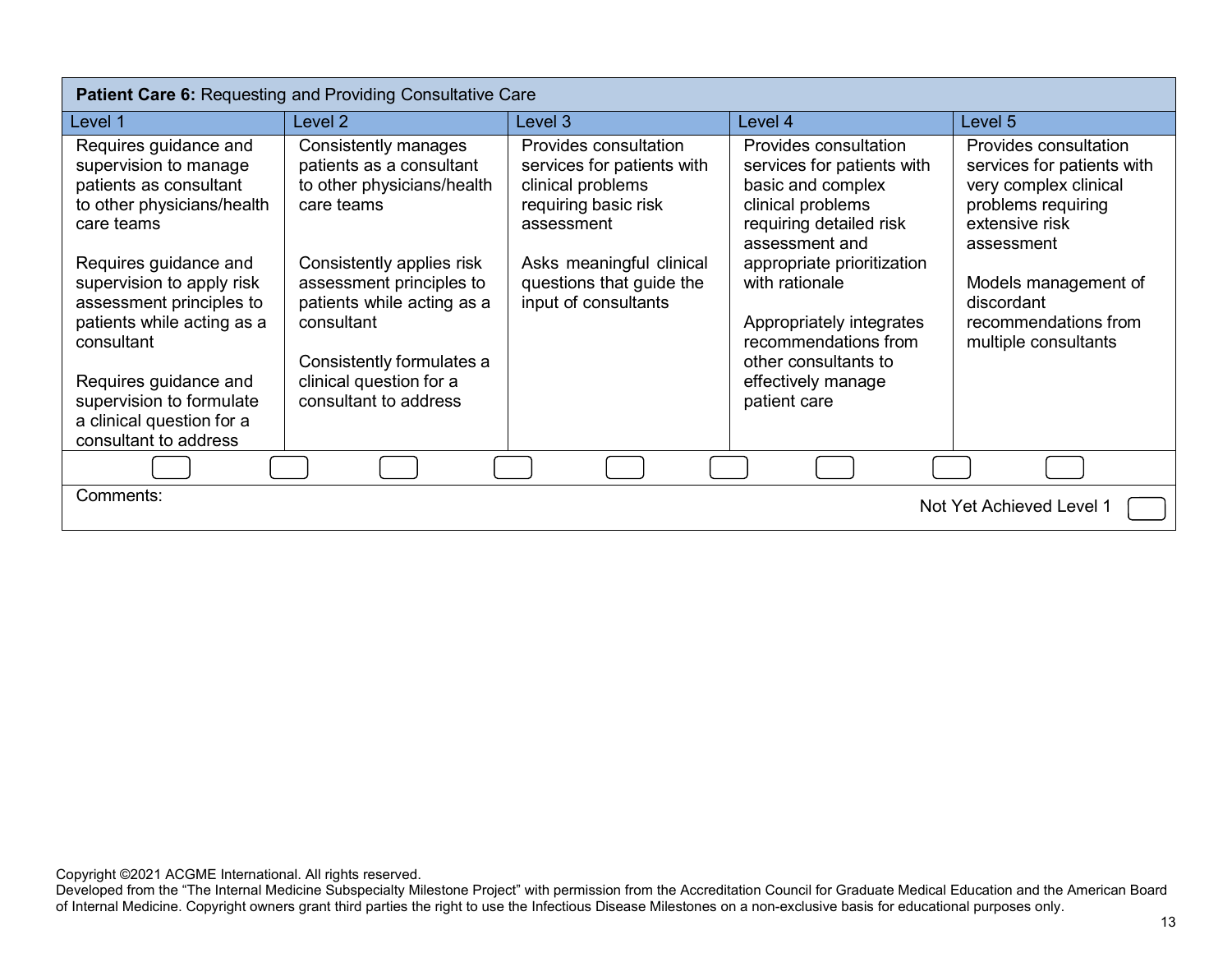| <b>Medical Knowledge 1: Clinical Knowledge</b>                                                                  |                                                                                                                                                                          |                                                                                                                                                                        |                                                                                                                                                                                                                               |                                                                                                                                                                                                                                          |  |
|-----------------------------------------------------------------------------------------------------------------|--------------------------------------------------------------------------------------------------------------------------------------------------------------------------|------------------------------------------------------------------------------------------------------------------------------------------------------------------------|-------------------------------------------------------------------------------------------------------------------------------------------------------------------------------------------------------------------------------|------------------------------------------------------------------------------------------------------------------------------------------------------------------------------------------------------------------------------------------|--|
| Level 1                                                                                                         | Level 2                                                                                                                                                                  | Level 3                                                                                                                                                                | Level 4                                                                                                                                                                                                                       | Level 5                                                                                                                                                                                                                                  |  |
| Possesses basic scientific,<br>socioeconomic, or<br>behavioral knowledge<br>required to provide patient<br>care | Possesses sufficient<br>scientific, socioeconomic,<br>and behavioral knowledge<br>required to provide care for<br>common medical conditions<br>and basic preventive care | Possesses advanced<br>scientific, socioeconomic,<br>and behavioral knowledge<br>required to provide care for<br>common medical conditions<br>and basic preventive care | Possesses the scientific.<br>epidemiologic, host and<br>pathogen factors,<br>socioeconomic, and<br>behavioral knowledge<br>required to provide care for<br>complex medical conditions<br>and comprehensive<br>preventive care | Possesses the scientific,<br>epidemiologic, host and<br>pathogen factors,<br>socioeconomic, and<br>behavioral knowledge<br>required to successfully<br>diagnose and treat<br>medically uncommon,<br>ambiguous, and complex<br>conditions |  |
|                                                                                                                 |                                                                                                                                                                          |                                                                                                                                                                        |                                                                                                                                                                                                                               |                                                                                                                                                                                                                                          |  |
| Comments:<br>Not Yet Achieved Level 1                                                                           |                                                                                                                                                                          |                                                                                                                                                                        |                                                                                                                                                                                                                               |                                                                                                                                                                                                                                          |  |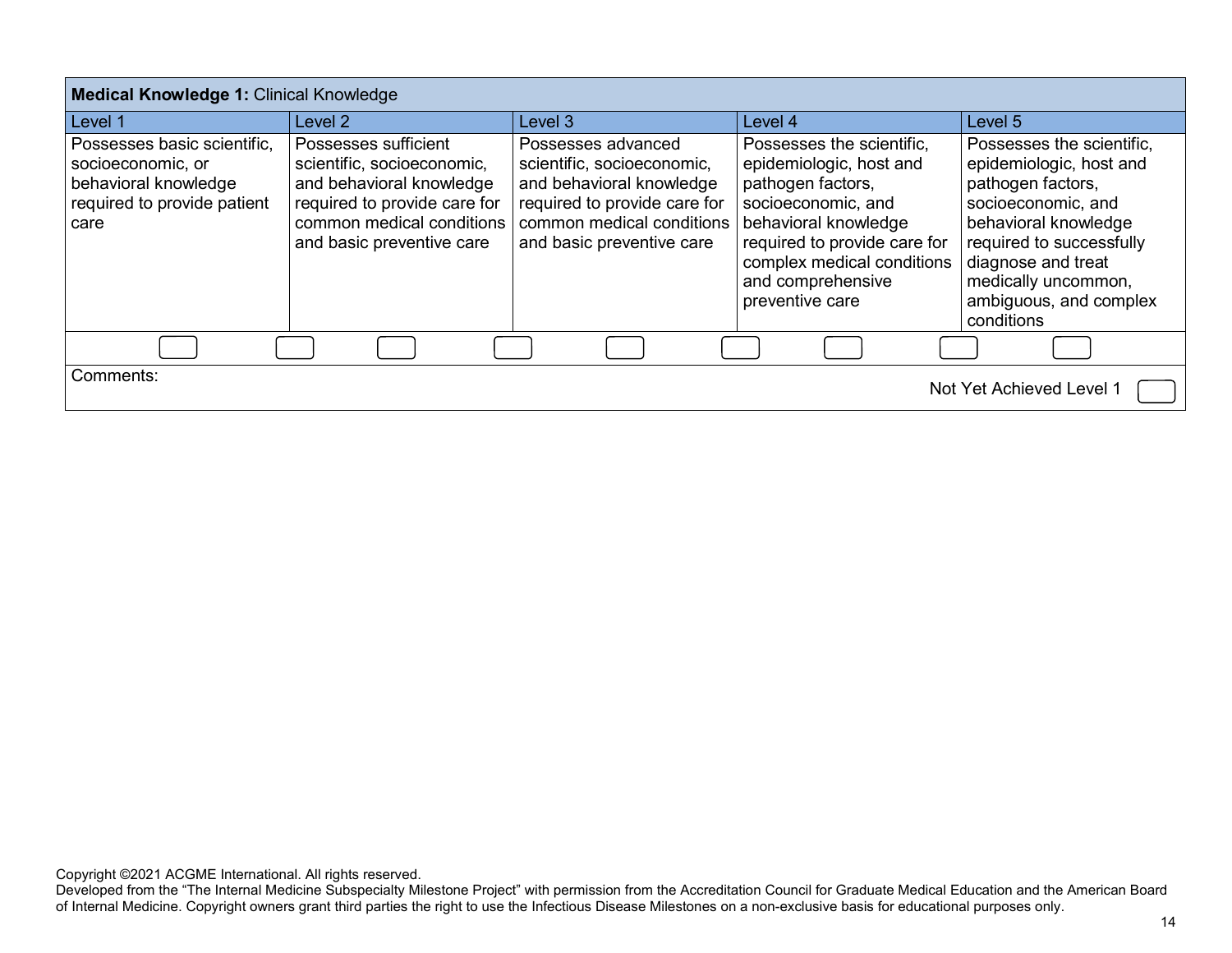| Medical Knowledge 2: Knowledge of Diagnostic Testing and Procedures                                  |                                                                                                                                                                                                                                                                                               |                                                                                                                                                                                                                                                                                                          |                                                                                                                                                                                                                                                                                                                                                                                                                                                                                                                            |                                                                                                                                                                                     |  |
|------------------------------------------------------------------------------------------------------|-----------------------------------------------------------------------------------------------------------------------------------------------------------------------------------------------------------------------------------------------------------------------------------------------|----------------------------------------------------------------------------------------------------------------------------------------------------------------------------------------------------------------------------------------------------------------------------------------------------------|----------------------------------------------------------------------------------------------------------------------------------------------------------------------------------------------------------------------------------------------------------------------------------------------------------------------------------------------------------------------------------------------------------------------------------------------------------------------------------------------------------------------------|-------------------------------------------------------------------------------------------------------------------------------------------------------------------------------------|--|
| Level 1                                                                                              | Level <sub>2</sub>                                                                                                                                                                                                                                                                            | Level <sub>3</sub>                                                                                                                                                                                                                                                                                       | Level 4                                                                                                                                                                                                                                                                                                                                                                                                                                                                                                                    | Level 5                                                                                                                                                                             |  |
| Possesses foundational<br>knowledge to apply<br>diagnostic testing and<br>procedures to patient care | Interprets basic diagnostic<br>tests accurately in routine<br>situations<br>Demonstrates basic<br>awareness of the concepts<br>of pre-test probability and<br>test performance<br>characteristics<br>Minimally understands the<br>rationale and risks<br>associated with common<br>procedures | Interprets basic diagnostic<br>tests accurately in routine<br>and complex situations<br>Demonstrates advanced<br>awareness of the concepts<br>of pre-test probability and<br>test performance<br>characteristics<br>Fully understands the<br>rationale and risks<br>associated with common<br>procedures | Interprets complex<br>diagnostic tests accurately<br>while accounting for<br>limitations and biases<br>Knows the indications for,<br>and limitations of, diagnostic<br>testing and procedures<br>Demonstrates advanced<br>awareness of the concepts<br>of pre-test probability and<br>test performance<br>characteristics and able to<br>apply this concept to clinical<br>practice<br>Teaches the rationale and<br>risks associated with<br>common procedures and<br>anticipates potential<br>complications of procedures | Anticipates and accounts<br>for subtle nuances of<br>interpreting diagnostic tests<br>and procedures<br>Pursues knowledge of new<br>and emerging diagnostic<br>tests and procedures |  |
|                                                                                                      |                                                                                                                                                                                                                                                                                               |                                                                                                                                                                                                                                                                                                          |                                                                                                                                                                                                                                                                                                                                                                                                                                                                                                                            |                                                                                                                                                                                     |  |
| Comments:<br>Not Yet Achieved Level 1                                                                |                                                                                                                                                                                                                                                                                               |                                                                                                                                                                                                                                                                                                          |                                                                                                                                                                                                                                                                                                                                                                                                                                                                                                                            |                                                                                                                                                                                     |  |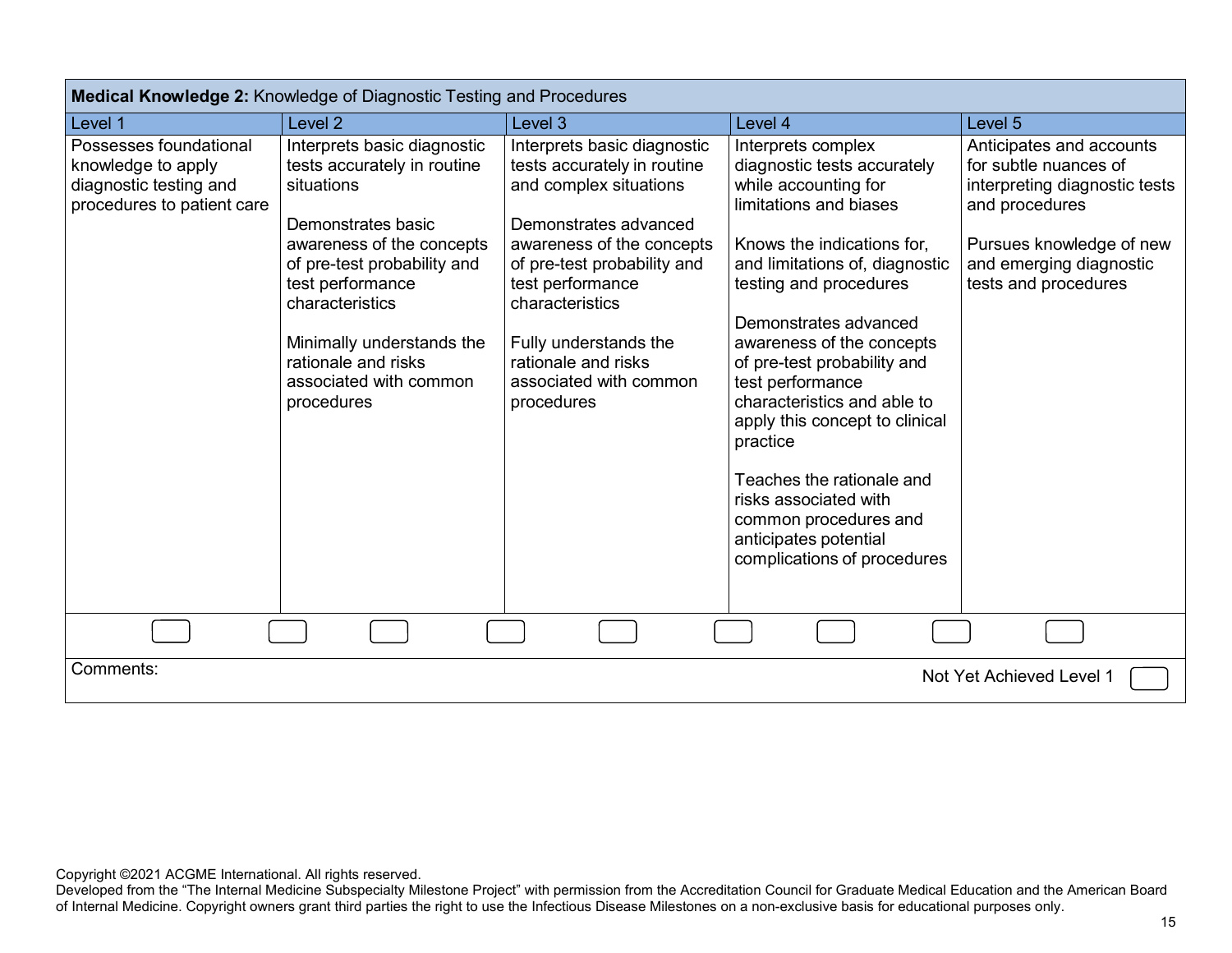| <b>Medical Knowledge 3: Scholarship</b> |                               |                             |                               |                              |  |  |
|-----------------------------------------|-------------------------------|-----------------------------|-------------------------------|------------------------------|--|--|
| Level 1                                 | Level <sub>2</sub>            | Level 3                     | Level 4                       | Level 5                      |  |  |
| Understands and is aware                | Interested in scholarly       | Identifies areas worthy of  | Formulates ideas worthy of    | Independently formulates     |  |  |
| of the need for scientific              | activity, but does not        | scholarly investigation and | scholarly investigation       | novel and important ideas    |  |  |
| inquiry                                 | initiate or follow through    | formulates a plan under     |                               | worthy of scholarly          |  |  |
|                                         |                               | supervision of a mentor     | Collaborates with other       | investigation                |  |  |
| Understands and is aware                | Performs a literature         |                             | investigators to design and   |                              |  |  |
| of scholarly investigation in           | search using relevant         | Critically reads scientific | complete a project related    | Leads a scholarly project    |  |  |
| the specialty                           | scholarly sources to          | literature and identifies   | to clinical practice, quality | advancing clinical practice, |  |  |
| Attempts to engage in                   | identify pertinent articles   | major methodological flaws  | improvement, patient          | quality improvement,         |  |  |
| critical thinking regarding             |                               | and inconsistencies within  | safety, education, or         | patient safety, education,   |  |  |
| clinical practice, quality              | Is aware of basic statistical | or between publications     | research                      | or research                  |  |  |
| improvement, patient                    | concepts, but has             |                             |                               |                              |  |  |
| safety, education, or                   | incomplete understanding      | Understands and can         | Critiques specialized         | Obtains independent          |  |  |
| research                                | of their application;         | apply basic statistical     | scientific literature         | research funding             |  |  |
|                                         | inconsistently identifies     | concepts, and can identify  | effectively                   |                              |  |  |
|                                         | methodological flaws          | potential analytic methods  |                               | Critiques specialized        |  |  |
|                                         |                               | for data or problem         | Dissects a problem into its   | scientific literature at a   |  |  |
|                                         | Communicates                  | assessment                  | many component parts          | level consistent with        |  |  |
|                                         | rudimentary details of        |                             | and identifies strategies for | participation in peer review |  |  |
|                                         | scientific work, including    | Effectively presents at     | solving                       |                              |  |  |
|                                         | personal scholarly work;      | journal club, quality       |                               | Employs optimal statistical  |  |  |
|                                         | needs to improve ability to   | improvement meetings,       | Uses analytical methods of    | techniques                   |  |  |
|                                         | present in small groups       | clinical conferences,       | the field effectively         |                              |  |  |
|                                         |                               | and/or can effectively      |                               | Teaches analytic methods     |  |  |
|                                         |                               | describe and discuss        | Presents scholarly activity   | in chosen field to peers     |  |  |
|                                         |                               | personal scholarly work or  | at local or regional          | and others                   |  |  |
|                                         |                               | research                    | meetings, and/or submits      |                              |  |  |
|                                         |                               |                             | an abstract summarizing       | <b>Effectively presents</b>  |  |  |
|                                         |                               |                             | scholarly work to             | scholarly work at national   |  |  |
|                                         |                               |                             | regional/state/ national      | and international meetings   |  |  |
|                                         |                               |                             | meetings, and/or publishes    |                              |  |  |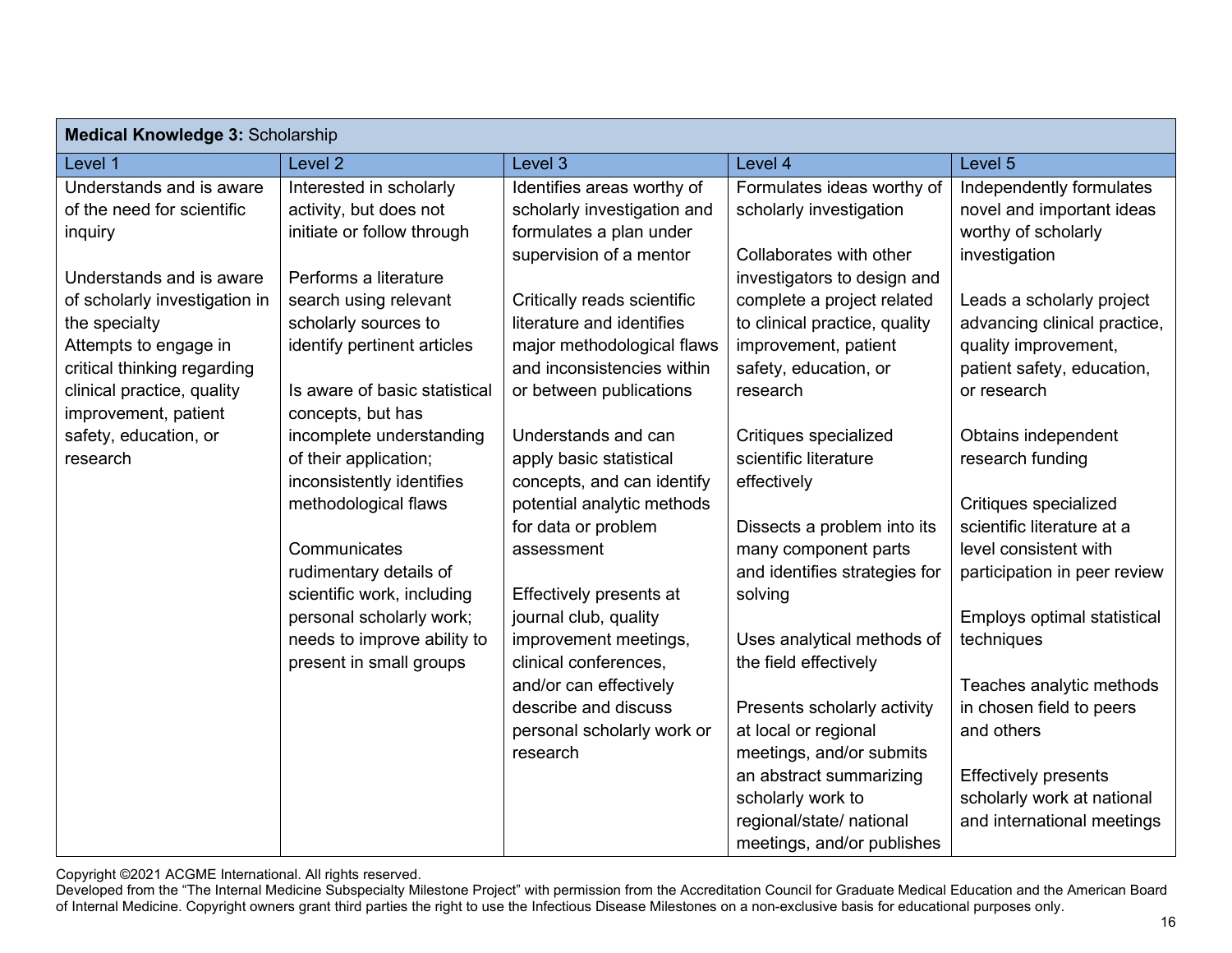|           |  |  | non-peer-reviewed<br>manuscript(s) (reviews,<br>book chapters) | Publishes peer-reviewed<br>manuscript(s) containing<br>scholarly work (clinical<br>practice, quality<br>improvement, patient<br>safety, education, or<br>research)<br>Designs consent<br>instrument for a human<br>subject research study;<br>files an Institution Review<br>Board (IRB) application |  |
|-----------|--|--|----------------------------------------------------------------|------------------------------------------------------------------------------------------------------------------------------------------------------------------------------------------------------------------------------------------------------------------------------------------------------|--|
|           |  |  |                                                                |                                                                                                                                                                                                                                                                                                      |  |
| Comments: |  |  |                                                                | Not Yet Achieved Level 1                                                                                                                                                                                                                                                                             |  |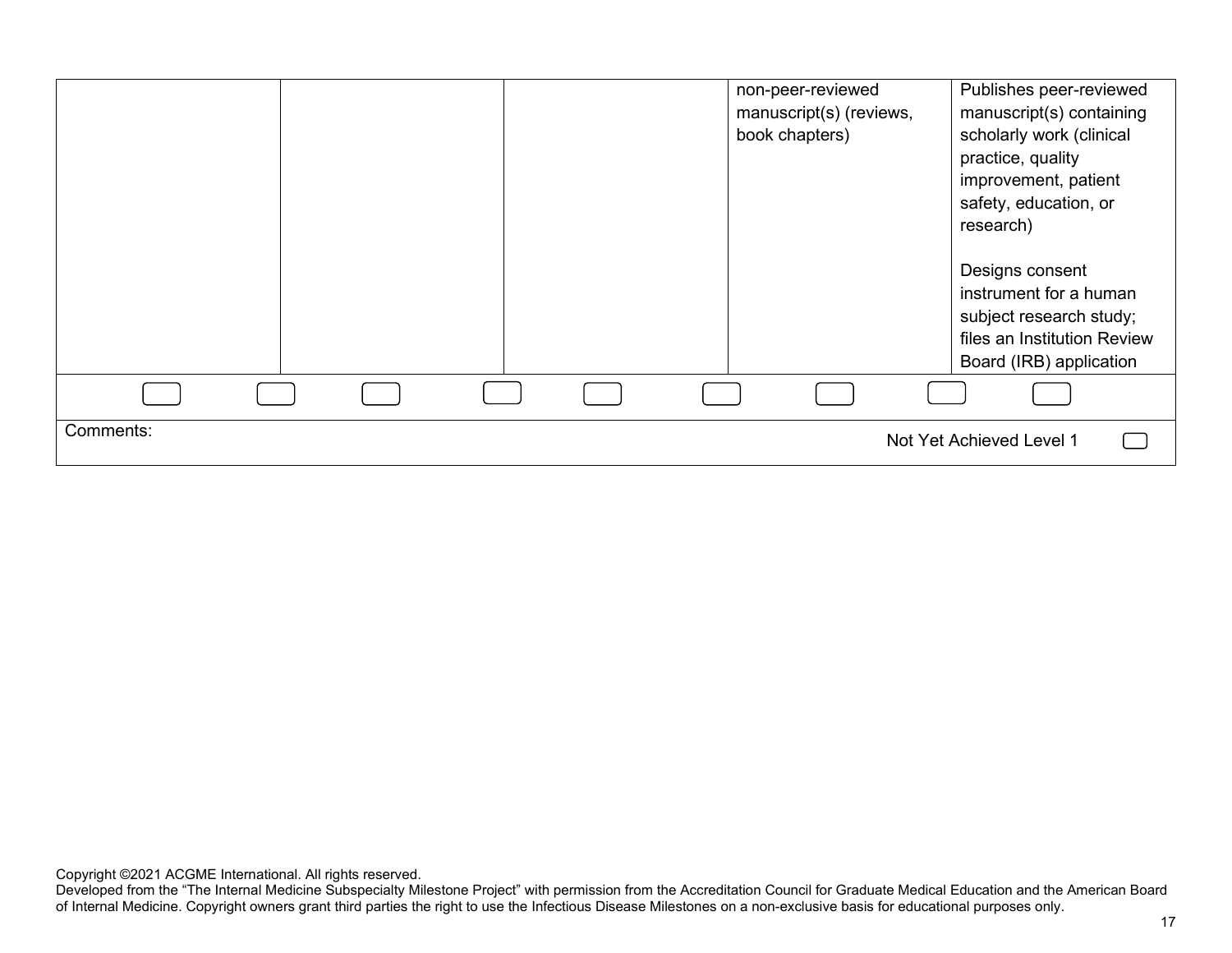| Systems-Based Practice 1: Patient Safety and Quality Improvement                    |                                                                                                                                   |                                                                                                             |                                                                                                                         |                                                                                                                       |  |  |
|-------------------------------------------------------------------------------------|-----------------------------------------------------------------------------------------------------------------------------------|-------------------------------------------------------------------------------------------------------------|-------------------------------------------------------------------------------------------------------------------------|-----------------------------------------------------------------------------------------------------------------------|--|--|
| Level 1                                                                             | Level <sub>2</sub>                                                                                                                | Level 3                                                                                                     | Level 4                                                                                                                 | Level 5                                                                                                               |  |  |
| Demonstrates knowledge of<br>common patient safety<br>events                        | Identifies system factors<br>that lead to patient safety<br>events                                                                | Participates in analysis of<br>patient safety events<br>(simulated or actual)                               | Conducts analysis of<br>patient safety events and<br>offers error prevention<br>strategies (simulated or<br>actual)     | Actively engages teams<br>and processes to modify<br>systems to prevent patient<br>safety events                      |  |  |
| Demonstrates knowledge of<br>how to report patient safety<br>events                 | Reports patient safety<br>events through<br>institutional reporting<br>systems (actual or<br>simulated)                           | Participates in disclosure of<br>patient safety events to<br>patients and families<br>(simulated or actual) | Discloses patient safety<br>events to patients and<br>families (simulated or<br>actual)                                 | Role models or mentors<br>others in the disclosure of<br>patient safety events                                        |  |  |
| Demonstrates knowledge of<br>basic quality improvement<br>methodologies and metrics | Describes local quality<br>improvement initiatives<br>(e.g., community<br>vaccination rate, infection<br>rate, smoking cessation) | Participates in local quality<br>improvement initiatives                                                    | Demonstrates the skills<br>required to identify,<br>develop, implement, and<br>analyze a quality<br>improvement project | Creates, implements, and<br>assesses quality<br>improvement initiatives at<br>the institutional or<br>community level |  |  |
|                                                                                     |                                                                                                                                   |                                                                                                             |                                                                                                                         |                                                                                                                       |  |  |
| Comments:<br>Not Yet Achieved Level 1                                               |                                                                                                                                   |                                                                                                             |                                                                                                                         |                                                                                                                       |  |  |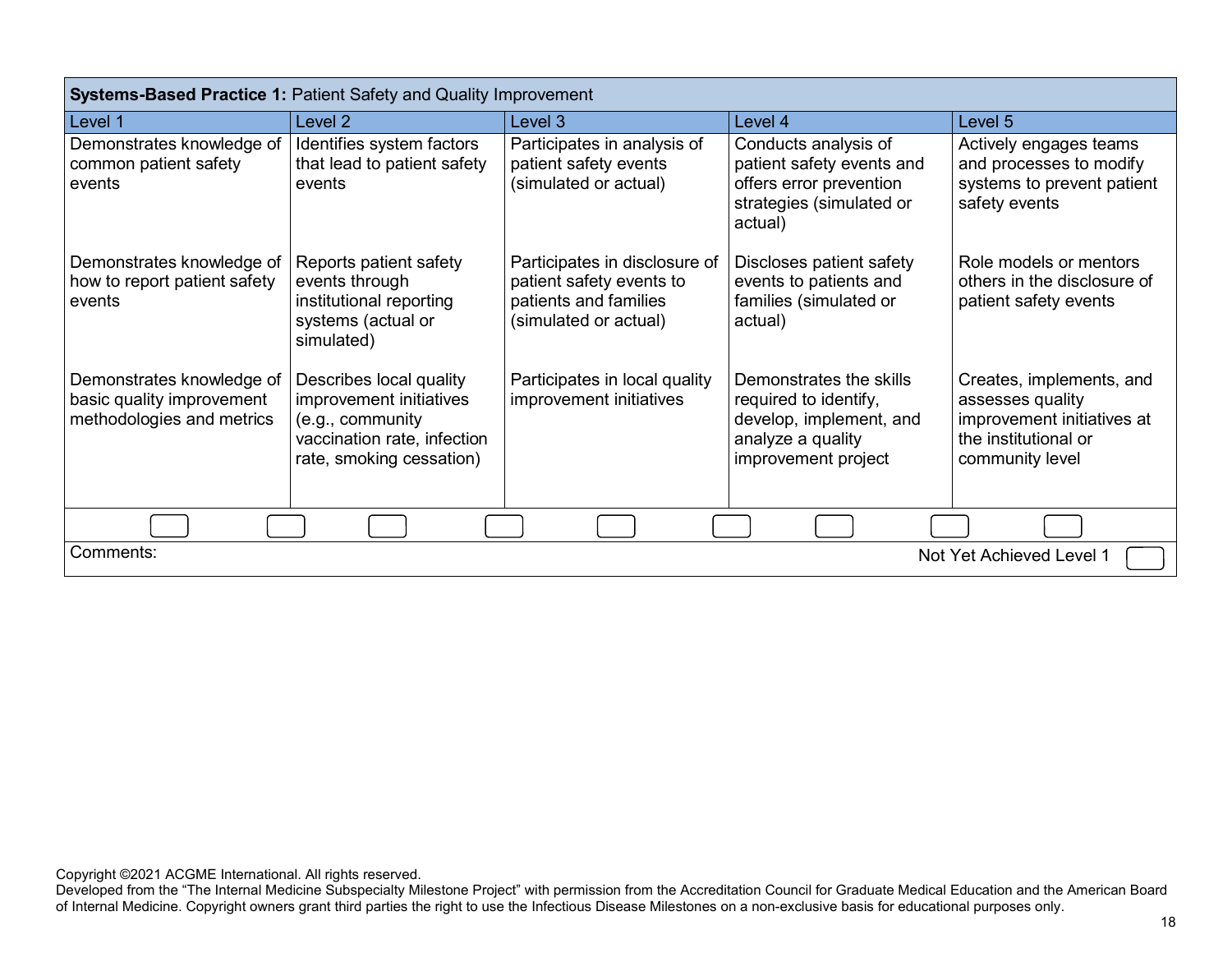| <b>Systems-Based Practice 2: System Navigation for Patient-Centered Care</b>              |                                                                                                                                    |                                                                                                                                      |                                                                                                                                                                             |                                                                                                                                 |  |
|-------------------------------------------------------------------------------------------|------------------------------------------------------------------------------------------------------------------------------------|--------------------------------------------------------------------------------------------------------------------------------------|-----------------------------------------------------------------------------------------------------------------------------------------------------------------------------|---------------------------------------------------------------------------------------------------------------------------------|--|
| Level 1                                                                                   | Level <sub>2</sub>                                                                                                                 | Level 3                                                                                                                              | Level 4                                                                                                                                                                     | Level 5                                                                                                                         |  |
| Demonstrates knowledge of<br>care coordination                                            | Coordinates care of<br>patients in routine clinical<br>situations effectively using<br>the roles of the<br>interprofessional teams | Coordinates care of<br>patients in complex clinical<br>situations effectively using<br>the roles of their<br>interprofessional teams | Role models effective<br>coordination of patient-<br>centered care among<br>different disciplines and<br>specialties                                                        | Analyzes the process of<br>care coordination and leads<br>in the design and<br>implementation of<br>improvements                |  |
| Identifies key elements for<br>safe and effective<br>transitions of care and<br>hand-offs | Performs safe and effective<br>transitions of care/hand-offs<br>in routine clinical situations                                     | Performs safe and effective<br>transitions of care/hand-offs<br>in complex clinical<br>situations                                    | Role models and advocates<br>for safe and effective<br>transitions of care/hand-offs<br>within and across health<br>care delivery systems,<br>including outpatient settings | Improves quality of<br>transitions of care within<br>and across health care<br>delivery systems to<br>optimize patient outcomes |  |
| Demonstrates knowledge of<br>population and community<br>health needs and<br>disparities  | Identifies specific<br>population and community<br>health needs and inequities<br>for the local population                         | Uses local resources<br>effectively to meet the<br>needs of a patient<br>population and community                                    | Participates in changing<br>and adapting practice to<br>provide for the needs of<br>specific populations                                                                    | Leads innovations and<br>advocates for populations<br>and communities with<br>health care inequities                            |  |
|                                                                                           |                                                                                                                                    |                                                                                                                                      |                                                                                                                                                                             |                                                                                                                                 |  |
| Comments:<br>Not Yet Achieved Level 1                                                     |                                                                                                                                    |                                                                                                                                      |                                                                                                                                                                             |                                                                                                                                 |  |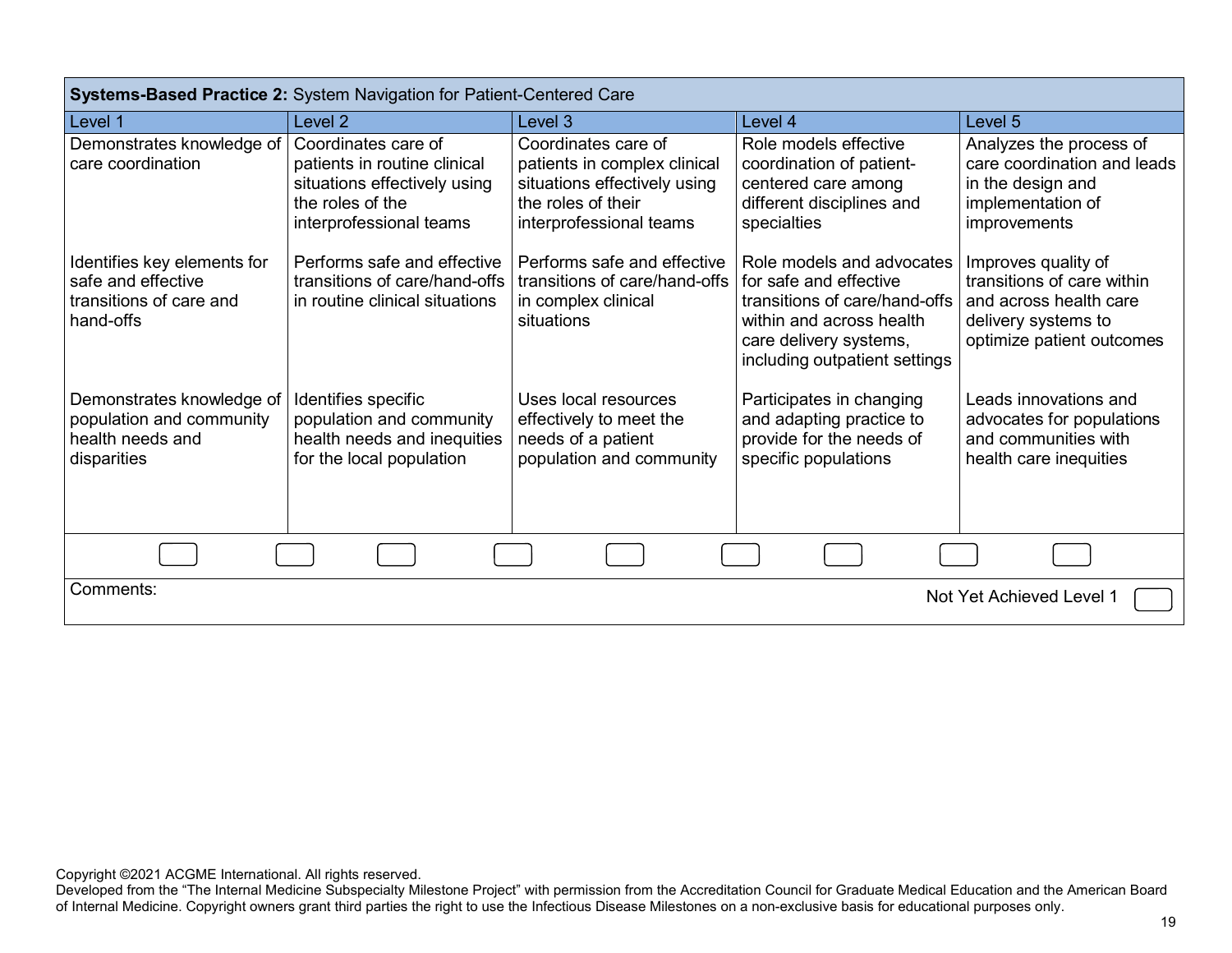| <b>Systems-Based Practice 3: Physician Role in Health Care Systems</b>                                                                      |                                                                                                                                    |                                                                                                                                                                      |                                                                                                                                                                      |                                                                                                                        |  |
|---------------------------------------------------------------------------------------------------------------------------------------------|------------------------------------------------------------------------------------------------------------------------------------|----------------------------------------------------------------------------------------------------------------------------------------------------------------------|----------------------------------------------------------------------------------------------------------------------------------------------------------------------|------------------------------------------------------------------------------------------------------------------------|--|
| Level 1                                                                                                                                     | Level 2                                                                                                                            | Level 3                                                                                                                                                              | Level 4                                                                                                                                                              | Level <sub>5</sub>                                                                                                     |  |
| Identifies components of<br>the complex health care<br>system                                                                               | Describes the physician's<br>role and how the<br>interrelated components of<br>complex health care system  <br>impact patient care | Analyzes how personal<br>practice affects the system<br>(e.g., length of stay,<br>readmission rates, clinical<br>efficiency)                                         | Manages the interrelated<br>components of the complex<br>health care systems for<br>efficient and effective<br>patient care                                          | Advocates for or leads<br>change to enhance<br>systems for high value,<br>efficient, and effective<br>patient care     |  |
| Describes basic health<br>payment systems, including<br>government, private, public,<br>and uninsured care and<br>different practice models | Delivers care informed by<br>patient-specific payment<br>model                                                                     | Utilizes shared decision<br>making in patient care,<br>taking into consideration<br>payment models                                                                   | Advocates for patient care<br>understanding the<br>limitations of each patient's<br>payment model (e.g.,<br>community resources,<br>patient assistance<br>resources) | Participates in advocacy<br>activities for health policy to<br>better align payment<br>systems with high-value<br>care |  |
|                                                                                                                                             |                                                                                                                                    | Identifies resources and<br>effectively plans for<br>transition to practice (e.g.,<br>information technology,<br>legal, billing and coding,<br>financial, personnel) | Describes basic elements<br>needed to transition to<br>practice (e.g., contract<br>negotiations, malpractice<br>insurance, government<br>regulation, compliance)     |                                                                                                                        |  |
|                                                                                                                                             |                                                                                                                                    |                                                                                                                                                                      |                                                                                                                                                                      |                                                                                                                        |  |
| Comments:<br>Not Yet Achieved Level 1                                                                                                       |                                                                                                                                    |                                                                                                                                                                      |                                                                                                                                                                      |                                                                                                                        |  |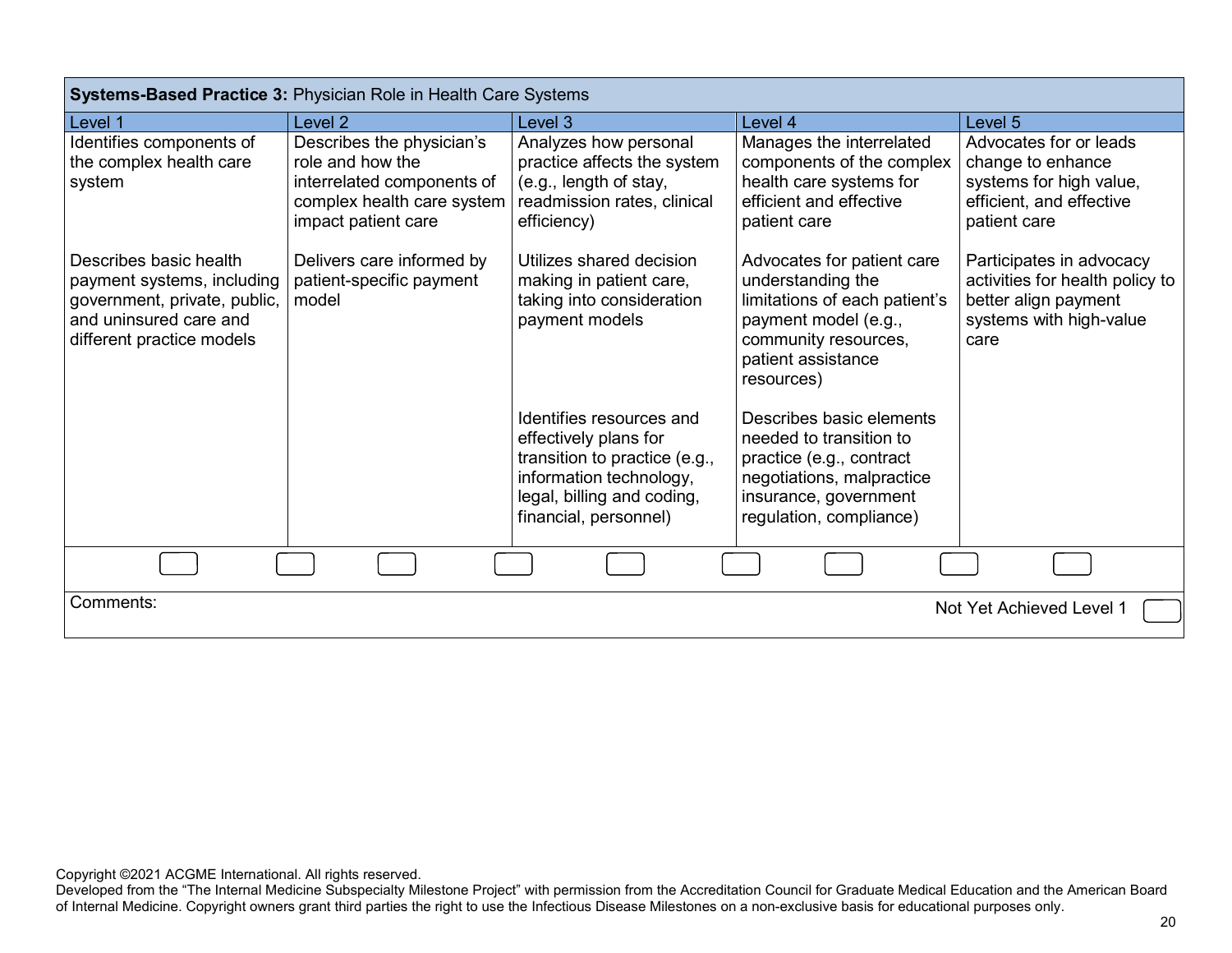| Practice-Based Learning and Improvement 1: Evidence-Based and Informed Practice                                                                        |                                                                                                                 |                                                                                                                                  |                                                                                                                                                                    |                                                                                                                                                   |  |
|--------------------------------------------------------------------------------------------------------------------------------------------------------|-----------------------------------------------------------------------------------------------------------------|----------------------------------------------------------------------------------------------------------------------------------|--------------------------------------------------------------------------------------------------------------------------------------------------------------------|---------------------------------------------------------------------------------------------------------------------------------------------------|--|
| Level 1                                                                                                                                                | Level 2                                                                                                         | Level 3                                                                                                                          | Level 4                                                                                                                                                            | Level 5                                                                                                                                           |  |
| Demonstrates how to<br>access and use available<br>evidence, and incorporate<br>patient preferences and<br>values to take care of a<br>routine patient | Articulates clinical<br>questions and elicits patient<br>preferences and values to<br>guide evidence-based care | Locates and applies the<br>best available evidence,<br>integrated with patient<br>preference, to the care of<br>complex patients | Critically appraises and<br>applies evidence even in the<br>face of uncertainty and<br>conflicting evidence to guide<br>care tailored to the individual<br>patient | Coaches others to<br>critically appraise and<br>apply evidence for<br>complex patients and/or<br>participates in the<br>development of guidelines |  |
|                                                                                                                                                        |                                                                                                                 |                                                                                                                                  |                                                                                                                                                                    |                                                                                                                                                   |  |
| Comments:<br>Not Yet Achieved Level 1                                                                                                                  |                                                                                                                 |                                                                                                                                  |                                                                                                                                                                    |                                                                                                                                                   |  |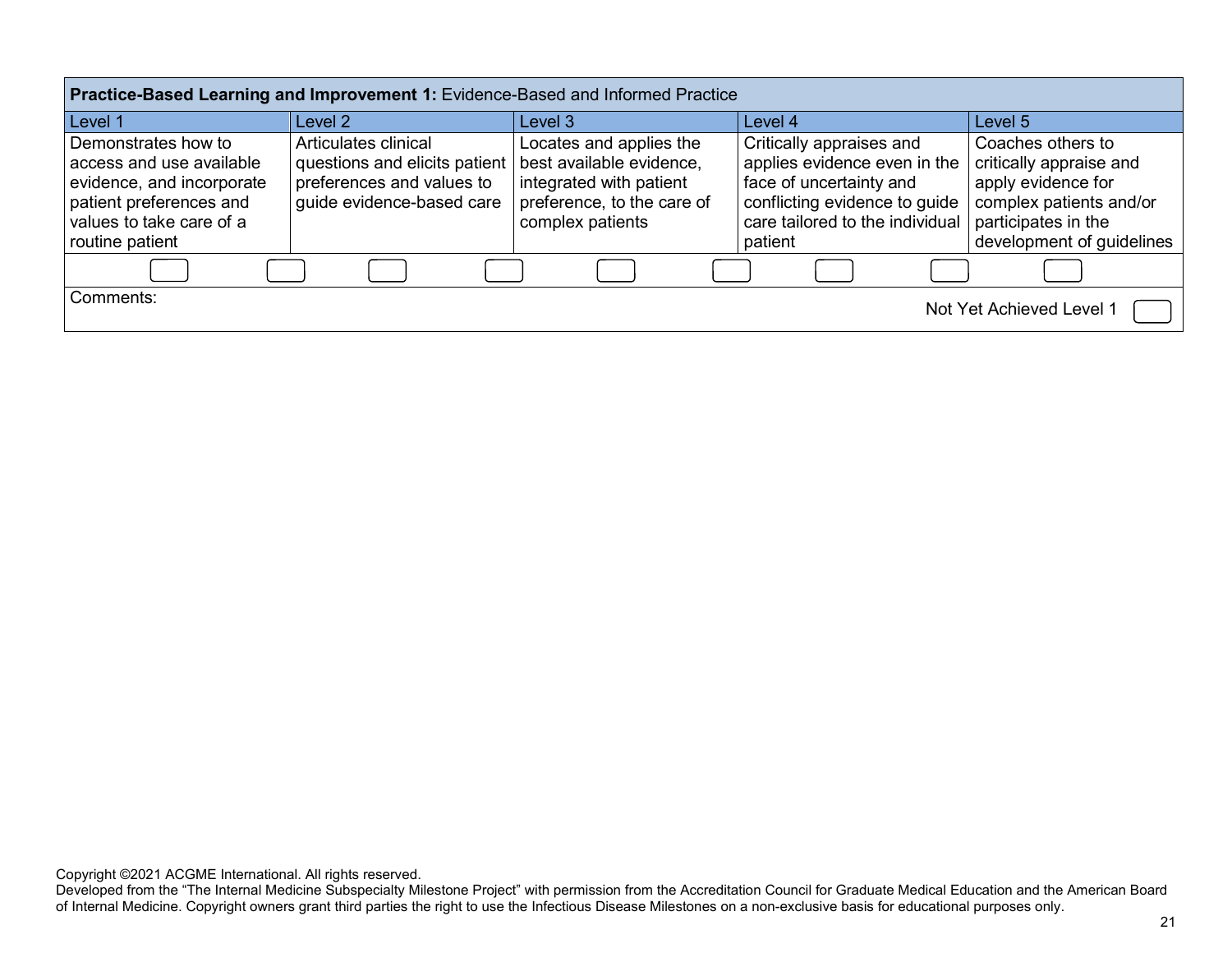| <b>Practice-Based Learning and Improvement 2:</b> Reflective Practice and Commitment to Personal Growth |                                                                                                                        |                                                                                                                                               |                                                                                                                                      |                                                                                            |  |  |
|---------------------------------------------------------------------------------------------------------|------------------------------------------------------------------------------------------------------------------------|-----------------------------------------------------------------------------------------------------------------------------------------------|--------------------------------------------------------------------------------------------------------------------------------------|--------------------------------------------------------------------------------------------|--|--|
| Level 1                                                                                                 | Level 2                                                                                                                | Level 3                                                                                                                                       | Level 4                                                                                                                              | Level 5                                                                                    |  |  |
| Accepts responsibility for<br>personal and professional<br>development by<br>establishing goals         | Demonstrates openness to<br>performance data<br>(feedback and other input)<br>to inform goals                          | Seeks performance data<br>episodically, with<br>adaptability and humility                                                                     | Intentionally seeks<br>performance data<br>consistently, with<br>adaptability and humility                                           | Role models consistently<br>seeking performance data,<br>with adaptability and<br>humility |  |  |
| Identifies the factors that<br>contribute to gap(s)<br>between expectations and<br>actual performance   | Analyzes and reflects on<br>the factors that contribute to<br>gap(s) between<br>expectations and actual<br>performance | Analyzes, reflects on, and<br>institutes behavioral<br>change $(s)$ to narrow the<br>gap(s) between<br>expectations and actual<br>performance | Challenges assumptions<br>and considers alternatives<br>in narrowing the gap $(s)$<br>between expectations and<br>actual performance | Coaches others on<br>reflective practice                                                   |  |  |
| Actively seeks opportunities<br>to improve                                                              | Designs and implements a<br>learning plan, with<br>prompting                                                           | Independently creates and<br>implements a learning plan                                                                                       | Uses performance data to<br>measure the effectiveness<br>of the learning plan and,<br>when necessary, improves<br>ıt                 | Facilitates the design and<br>implementation of learning<br>plans for others               |  |  |
|                                                                                                         |                                                                                                                        |                                                                                                                                               |                                                                                                                                      |                                                                                            |  |  |
| Comments:                                                                                               |                                                                                                                        |                                                                                                                                               |                                                                                                                                      | Not Yet Achieved Level 1                                                                   |  |  |

**Practice-Based Learning and Improvement 2:** Reflective Practice and Commitment to Personal Growth

Copyright ©2021 ACGME International. All rights reserved.

**The State**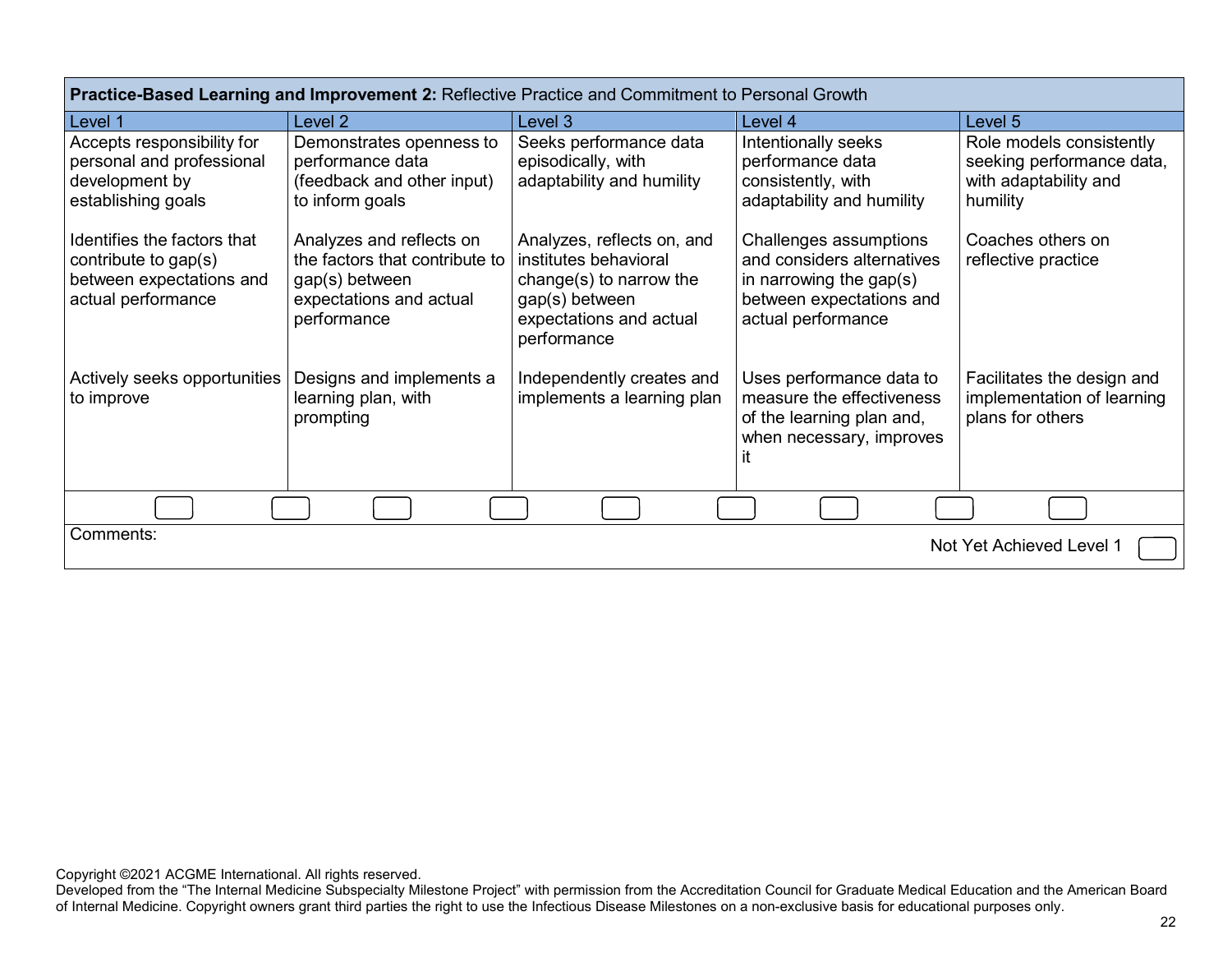| <b>Professionalism 1: Professional Behavior and Ethical Principles</b>                                                                                                                                                                          |                                                                             |                                                                                            |                                                                                                                                                                                                          |                                                                                                                                           |  |  |
|-------------------------------------------------------------------------------------------------------------------------------------------------------------------------------------------------------------------------------------------------|-----------------------------------------------------------------------------|--------------------------------------------------------------------------------------------|----------------------------------------------------------------------------------------------------------------------------------------------------------------------------------------------------------|-------------------------------------------------------------------------------------------------------------------------------------------|--|--|
| Level 1                                                                                                                                                                                                                                         | Level <sub>2</sub>                                                          | Level 3                                                                                    | Level 4                                                                                                                                                                                                  | Level 5                                                                                                                                   |  |  |
| Identifies and describes<br>potential triggers for<br>professionalism lapses                                                                                                                                                                    | Demonstrates insight into<br>professional behavior in<br>routine situations | Demonstrates professional<br>behavior in complex or<br>stressful situations                | Recognizes situations that<br>may trigger professionalism<br>lapses and intervenes to<br>prevent lapses in self and<br>others                                                                            | Coaches others when their<br>behavior fails to meet<br>professional expectations                                                          |  |  |
| Describes when and how<br>to appropriately report<br>professionalism lapses,<br>including strategies for<br>addressing common<br>barriers                                                                                                       | Takes responsibility for own<br>professionalism lapses                      | Analyzes complex<br>situations using ethical<br>principles                                 | Recognizes and uses<br>appropriate resources for<br>managing and resolving<br>ethical dilemmas as needed<br>(e.g., ethics consultations,<br>literature review, risk<br>management/legal<br>consultation) | Identifies and seeks to<br>address system-level<br>factors that induce or<br>exacerbate ethical<br>problems or impede their<br>resolution |  |  |
| Demonstrates knowledge<br>of the ethical principles<br>underlying informed<br>consent, surrogate<br>decision making, advance<br>directives, confidentiality,<br>error disclosure,<br>stewardship of limited<br>resources, and related<br>topics | Analyzes straightforward<br>situations using ethical<br>principles          | Recognizes need to seek<br>help in managing and<br>resolving complex ethical<br>situations |                                                                                                                                                                                                          |                                                                                                                                           |  |  |
|                                                                                                                                                                                                                                                 |                                                                             |                                                                                            |                                                                                                                                                                                                          |                                                                                                                                           |  |  |
| Comments:<br>Not Yet Achieved Level 1                                                                                                                                                                                                           |                                                                             |                                                                                            |                                                                                                                                                                                                          |                                                                                                                                           |  |  |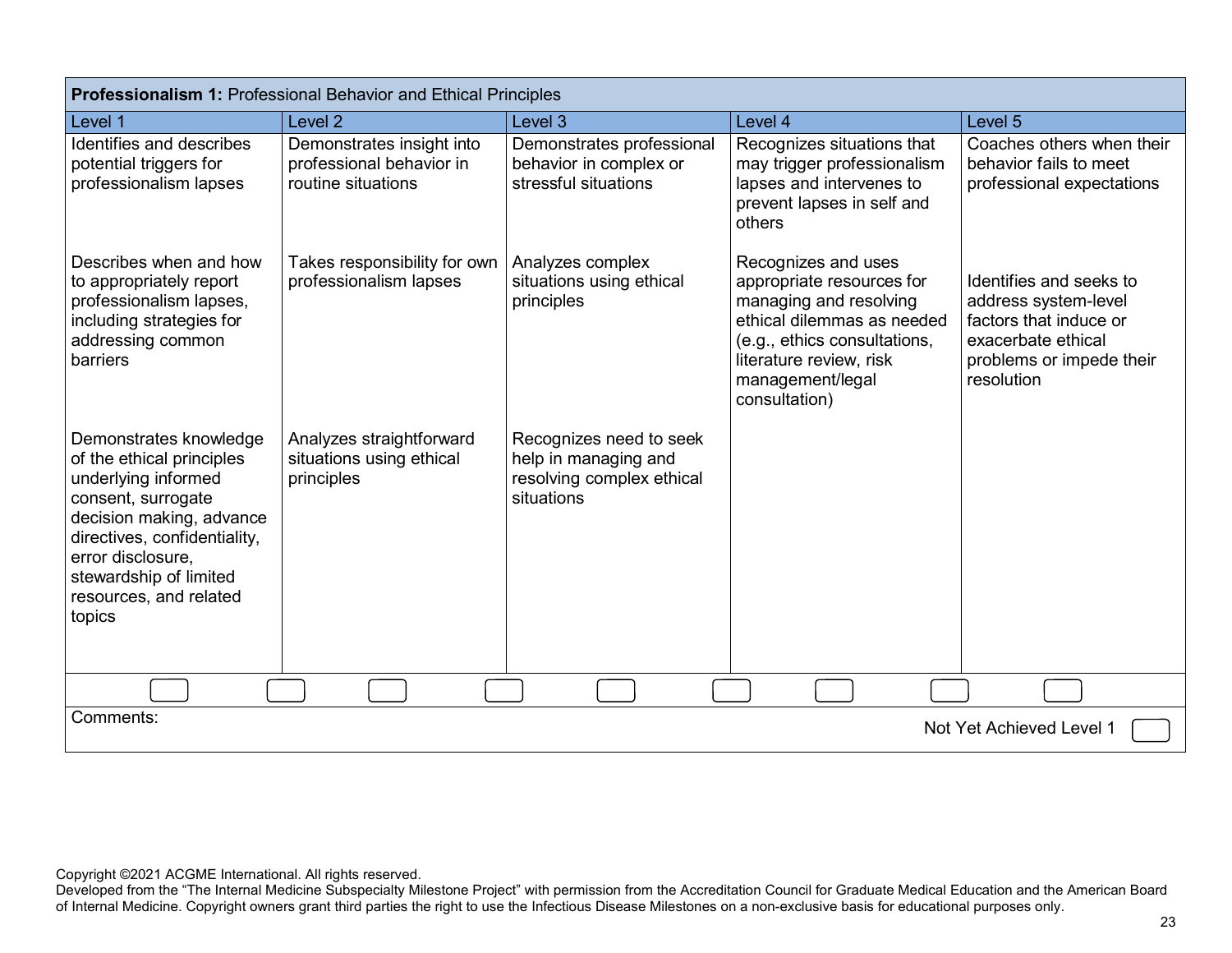| <b>Professionalism 2: Accountability/Conscientiousness</b>                                                                                                                                                          |                                                                                                                               |                                                                                                                                               |                                                                                                                             |                                       |  |
|---------------------------------------------------------------------------------------------------------------------------------------------------------------------------------------------------------------------|-------------------------------------------------------------------------------------------------------------------------------|-----------------------------------------------------------------------------------------------------------------------------------------------|-----------------------------------------------------------------------------------------------------------------------------|---------------------------------------|--|
| Level 1                                                                                                                                                                                                             | Level 2                                                                                                                       | Level 3                                                                                                                                       | Level 4                                                                                                                     | Level 5                               |  |
| Takes responsibility for<br>failure to complete tasks<br>and responsibilities,<br>identifies potential<br>contributing factors, and<br>describes strategies for<br>ensuring timely task<br>completion in the future | Performs tasks and<br>responsibilities in a timely<br>manner with appropriate<br>attention to detail in routine<br>situations | Performs tasks and<br>responsibilities in a timely<br>manner with appropriate<br>attention to detail in<br>complex or stressful<br>situations | Recognizes situations that<br>may impact others' ability to<br>complete tasks and<br>responsibilities in a timely<br>manner | Takes ownership of system<br>outcomes |  |
| Responds promptly to<br>requests or reminders to<br>complete tasks and<br>responsibilities                                                                                                                          | Recognizes situations that<br>may impact own ability to<br>complete tasks and<br>responsibilities in a timely<br>manner       | Proactively implements<br>strategies to ensure that the<br>needs of patients, teams,<br>and systems are met                                   |                                                                                                                             |                                       |  |
|                                                                                                                                                                                                                     |                                                                                                                               |                                                                                                                                               |                                                                                                                             |                                       |  |
| Comments:                                                                                                                                                                                                           |                                                                                                                               |                                                                                                                                               |                                                                                                                             | Not Yet Achieved Level 1              |  |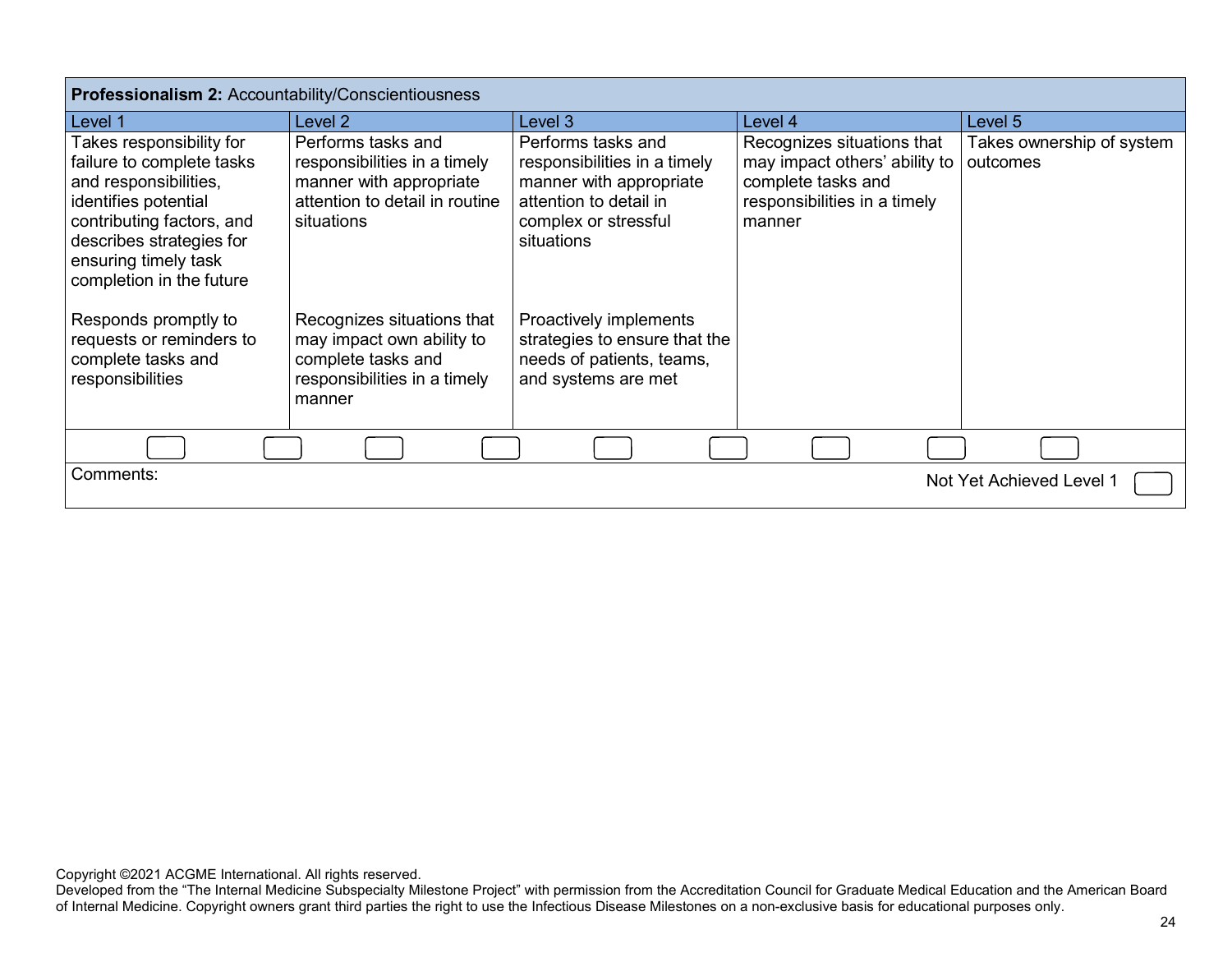| <b>Professionalism 3: Self-Awareness and Help-Seeking</b>                        |                                                                                  |                                                                                                                     |                                                                                                                  |                                                                                                                                 |  |
|----------------------------------------------------------------------------------|----------------------------------------------------------------------------------|---------------------------------------------------------------------------------------------------------------------|------------------------------------------------------------------------------------------------------------------|---------------------------------------------------------------------------------------------------------------------------------|--|
| Level 1                                                                          | Level 2                                                                          | Level 3                                                                                                             | Level 4                                                                                                          | Level 5                                                                                                                         |  |
| Recognizes status of<br>personal and professional<br>well-being, with assistance | Independently recognizes<br>status of personal and<br>professional well-being    | With assistance, proposes<br>a plan to optimize personal<br>and professional well-being                             | Independently develops a<br>plan to optimize personal<br>and professional well-being                             | Coaches others when<br>emotional responses or<br>limitations in<br>knowledge/skills do not<br>meet professional<br>expectations |  |
| Recognizes limits in the<br>knowledge/skills of self or<br>team, with assistance | Independently recognizes<br>limits in the<br>knowledge/skills of self or<br>team | With assistance, proposes<br>a plan to remediate or<br>improve limits in the<br>knowledge/skills of self or<br>team | Independently develops a<br>plan to remediate or<br>improve limits in the<br>knowledge/skills of self or<br>team |                                                                                                                                 |  |
|                                                                                  | Demonstrates appropriate<br>help-seeking behaviors                               |                                                                                                                     |                                                                                                                  |                                                                                                                                 |  |
|                                                                                  |                                                                                  |                                                                                                                     |                                                                                                                  |                                                                                                                                 |  |
| Comments:                                                                        |                                                                                  |                                                                                                                     |                                                                                                                  | Not Yet Achieved Level 1                                                                                                        |  |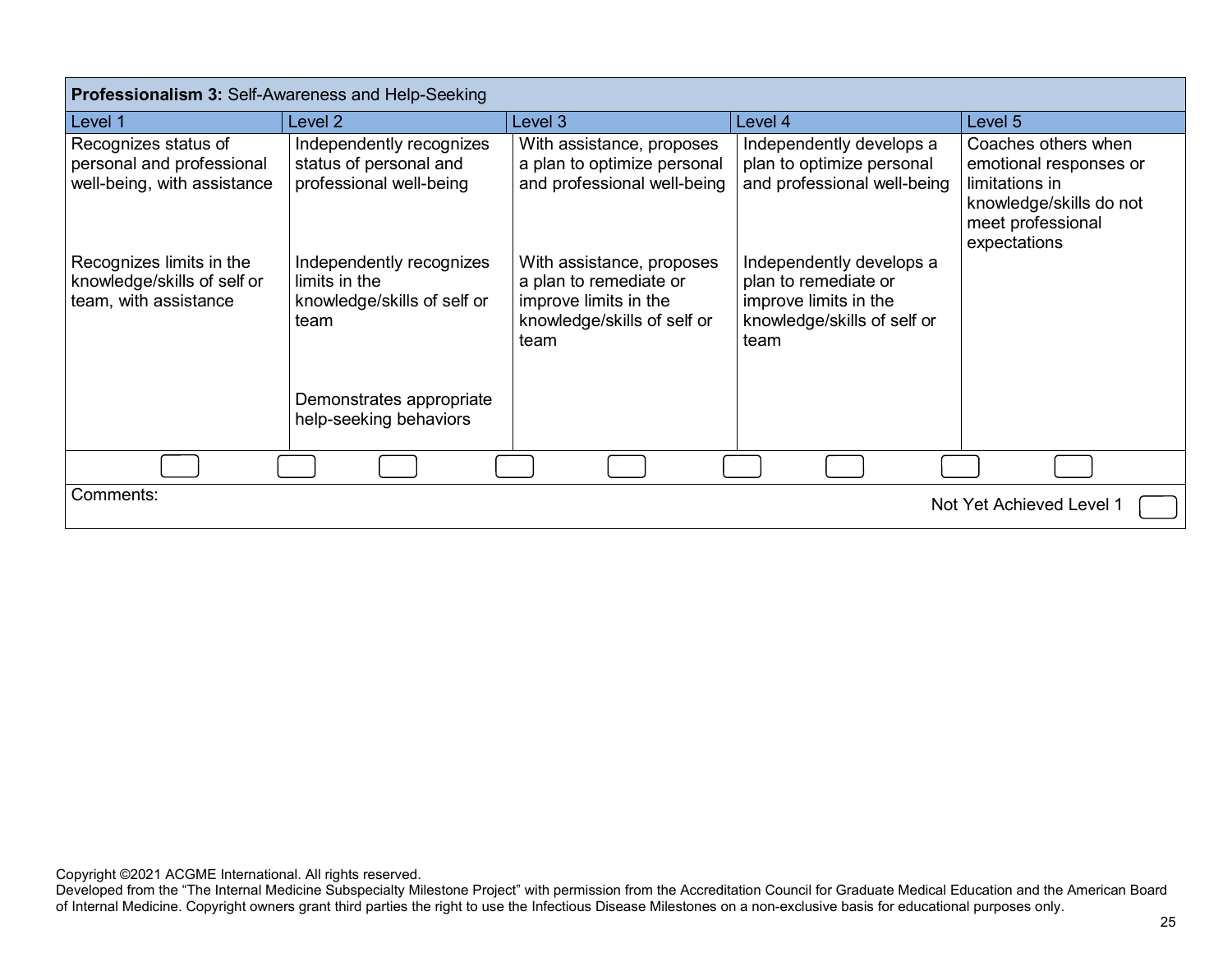| Interpersonal and Communication Skills 1: Patient- and Family-Centered Communication                                                                                                       |                                                                                                                                                                                                                   |                                                                                                                                                                                                   |                                                                                                                                                                         |                                                                                                                                                |  |
|--------------------------------------------------------------------------------------------------------------------------------------------------------------------------------------------|-------------------------------------------------------------------------------------------------------------------------------------------------------------------------------------------------------------------|---------------------------------------------------------------------------------------------------------------------------------------------------------------------------------------------------|-------------------------------------------------------------------------------------------------------------------------------------------------------------------------|------------------------------------------------------------------------------------------------------------------------------------------------|--|
| Level 1                                                                                                                                                                                    | Level <sub>2</sub>                                                                                                                                                                                                | Level <sub>3</sub>                                                                                                                                                                                | Level 4                                                                                                                                                                 | Level <sub>5</sub>                                                                                                                             |  |
| Uses language and non-<br>verbal behavior to<br>demonstrate respect and<br>establish rapport                                                                                               | Establishes a therapeutic<br>relationship in<br>straightforward encounters<br>using active listening and<br>clear language                                                                                        | Establishes a therapeutic<br>relationship in challenging<br>patient encounters                                                                                                                    | Easily establishes<br>therapeutic relationships,<br>with attention to<br>patient/family concerns and<br>context, regardless of<br>complexity                            | Mentors others in<br>situational awareness and<br>critical self-reflection to<br>consistently develop<br>positive therapeutic<br>relationships |  |
| Identifies common barriers<br>to effective communication<br>(e.g., language, disability)<br>while accurately<br>communicating own role<br>within the health care<br>system                 | Identifies complex barriers<br>to effective<br>communication (e.g.,<br>health literacy, cultural)                                                                                                                 | When prompted, reflects on<br>personal biases while<br>attempting to minimize<br>communication barriers                                                                                           | Independently recognizes<br>personal biases while<br>attempting to proactively<br>minimize communication<br>barriers                                                    | Role models self-<br>awareness practice while<br>identifying teaching a<br>contextual approach to<br>minimize communication<br>barriers        |  |
| Identifies the need to adjust<br>communication strategies<br>based on assessment of<br>patient/family expectations<br>and understanding of their<br>health status and treatment<br>options | Organizes and initiates<br>communication with<br>patient/family by introducing<br>stakeholders, setting the<br>agenda, clarifying<br>expectations, and verifying<br>an understanding of the<br>clinical situation | With guidance, sensitively<br>and compassionately<br>delivers medical<br>information; elicits<br>patient/family values, goals<br>and preferences; and<br>acknowledges uncertainty<br>and conflict | Independently uses shared<br>decision making to align<br>patient/family values, goals,<br>and preferences with<br>treatment options to make a<br>personalized care plan | Role models shared<br>decision making in<br>patient/family<br>communication in situations<br>with a high degree of<br>uncertainty/conflict     |  |
|                                                                                                                                                                                            |                                                                                                                                                                                                                   |                                                                                                                                                                                                   |                                                                                                                                                                         |                                                                                                                                                |  |
| Comments:                                                                                                                                                                                  | Not Yet Achieved Level 1                                                                                                                                                                                          |                                                                                                                                                                                                   |                                                                                                                                                                         |                                                                                                                                                |  |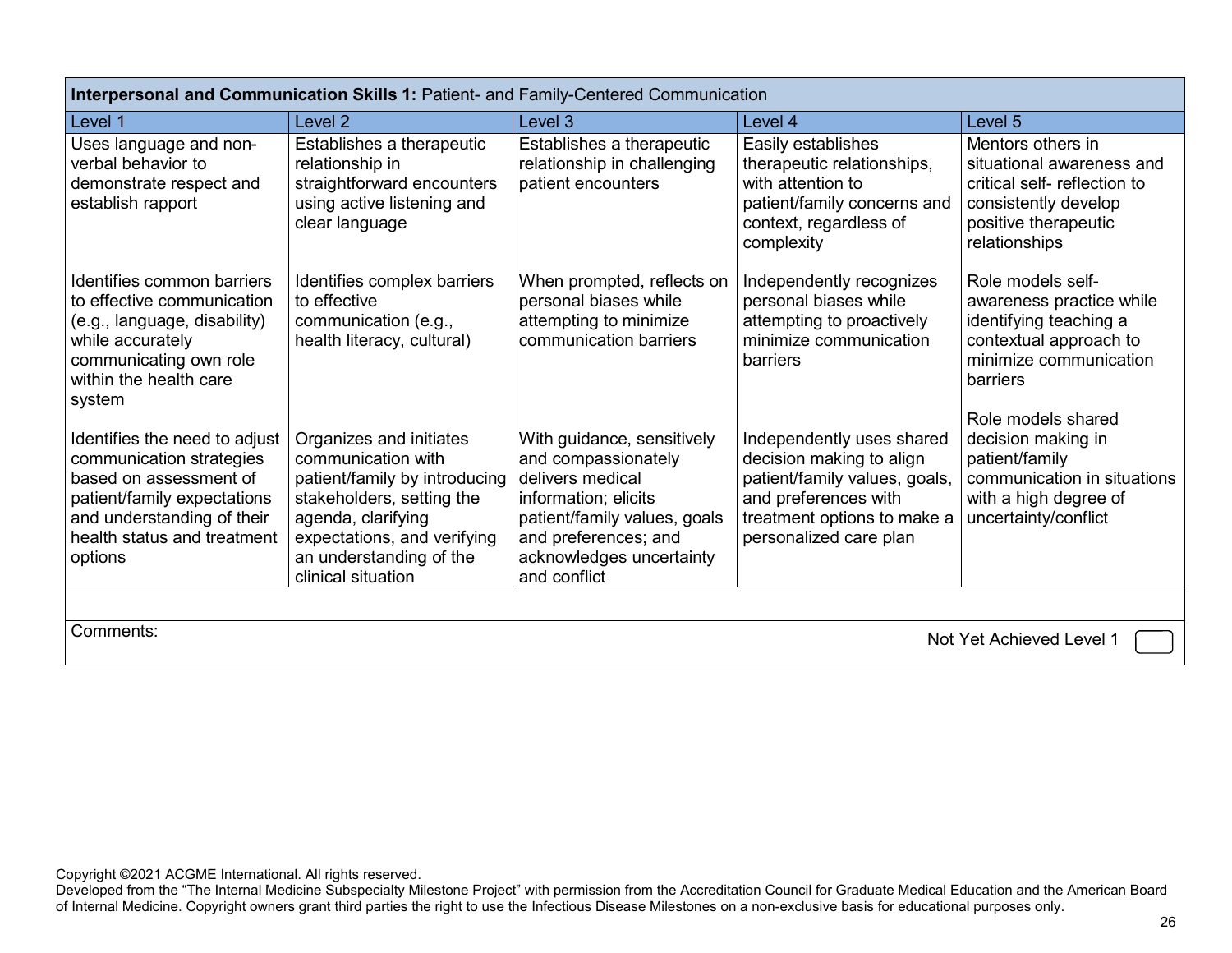| Interpersonal and Communication Skills 2: Interprofessional and Team Communication |                                                                              |                                                                                     |                                                                                         |                                                                                                                                                 |  |
|------------------------------------------------------------------------------------|------------------------------------------------------------------------------|-------------------------------------------------------------------------------------|-----------------------------------------------------------------------------------------|-------------------------------------------------------------------------------------------------------------------------------------------------|--|
| Level 1                                                                            | Level 2                                                                      | Level 3                                                                             | Level 4                                                                                 | Level 5                                                                                                                                         |  |
| Respectfully requests a<br>consultation                                            | Clearly and concisely<br>requests a consultation                             | Checks own<br>understanding of consultant   recommendations from<br>recommendations | Coordinates<br>different members of the<br>health care team to<br>optimize patient care | Role models flexible<br>communication strategies<br>that value input from all<br>health care team members,<br>resolving conflict when<br>needed |  |
| Respectfully receives a<br>consultation request                                    | Clearly and concisely<br>responds to a consultation<br>request               | Checks understanding of<br>recommendations when<br>providing consultation           | Communicates feedback<br>and constructive criticism to<br>superiors                     | Facilitates regular health<br>care team-based feedback<br>in complex situations                                                                 |  |
| Uses language that values<br>all members of the health<br>care team                | Communicates information<br>effectively with all health<br>care team members | Uses active listening to<br>adapt communication style<br>to fit team needs          |                                                                                         |                                                                                                                                                 |  |
|                                                                                    | Solicits feedback on<br>performance as a member<br>of the health care team   | Communicates concerns<br>and provides feedback to<br>peers and learners             |                                                                                         |                                                                                                                                                 |  |
|                                                                                    |                                                                              |                                                                                     |                                                                                         |                                                                                                                                                 |  |
| Comments:<br>Not Yet Achieved Level 1                                              |                                                                              |                                                                                     |                                                                                         |                                                                                                                                                 |  |